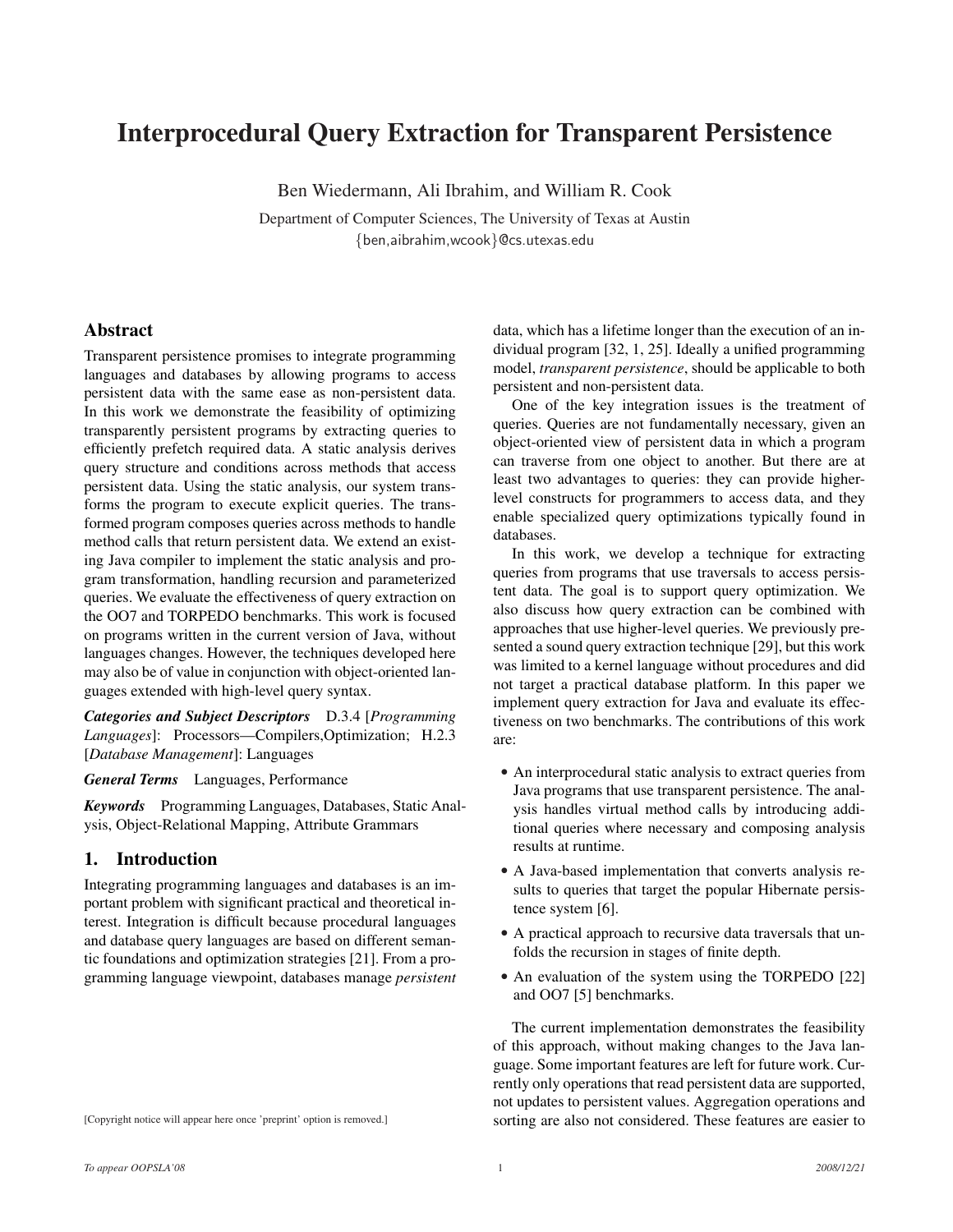```
1 class Client { ...
    void reportZip (DataAccess db, int zip) {
      for (Employee e : db.getEmployees())
4 if (e.\overline{zip} == \overline{zip})5 printlfOver (e, 65000);
6 }
    void printlfOver (Employee e, final int salaryLimit ) {
      if (e.salary > salaryLimit)printEmployee(e);
10 }
11 void printEmployee(Employee e) {
12 print (e.name); print (": ");
13 print (e.manager.name);
14 }}
15 class DataAccess { ...
16 Collection \le Employee > get Employees() {
17 return root.getEmployees();
18 }}
```
Figure 1: Procedures and transparent persistence.

implement using high-level queries, as in Linq [4, 24], but would require changes to the Java language. It is important to stress that the techniques developed here can also be used in conjunction with queries, as illustrated in the following section. This work suggests that the best solution may be a combination of queries to specify aggregation and sorting, and query extraction to specify prefetching and merging.

# 2. Problem

Transparent persistence can be added to most any language by extending the concepts of automatic memory management and garbage collection to the management of persistent data: by identifying a root object as *persistent*, any object or value reachable from the root is also persistent [2]. For example, the Java program in Figure 1 uses several procedures to operate on a collection of employee objects. The code is typical of web-based applications in using a data access layer, represented by the DataAccess class, to load persistent data.

The DataAccess class has direct access to the root variable, which represents a persistent store of objects. The reportZip method calls the getEmployees method of the data access layer to load employees. It then iterates through the employees to find the employees in a given zip code; these employees are printed using the printIfOver method. The printIfOver method checks employee salaries before printing. Loading of the employee's manager is *lazy*: each manager object is loaded when needed.

A key problem with this approach is that the entire database of employees must be loaded, even though only a few employees may be printed. The operation should use an index to find the desired employees, using standard database optimizations. But transparent persistence does not easily leverage the power of database query op-

```
1 void reportZip (DataAccess db, int zip) {
    Query q = db.createQuery( // create query
       "from Employee e
       left join fetch e.manager
5 where e.zip == :zip6 \qquad \text{and } e \text{. salary } > : \text{salaryLimit } ");7 // set the parameters
8 q.setParameter("zip", zip , Hibernate.INTEGER);
9 q.setParameter("salaryLimit", 65000, Hibernate.INTEGER);
10 for (Employee e : q. list ()) // execute the query
11 printEmployee(e ); // no test required
12 }
```
Figure 2: Query execution using Hibernate.

```
_1 void reportZip (DataContext db, int zip) {
2 // preload specification
3 DataLoadOptions dlo = new DataLoadOptions();
4 dlo.LoadWith<Employee>(e => e.manager); // ERROR!
5 db. Load Options = dlo;
6 // query
\tau int salaryLimit = 65000;
\text{8} var employees = from e in db. Employee
9 where e.zip == zip && e.salary > salaryLimit
10 select e;
11 foreach (Employee e in employees)
12 printEmployee(e);
13 }
```
Figure 3: Query and load options in Linq.

timization. To solve this problem, many persistence models allow programmers to execute queries. For example, Figure 2 is a hand-optimized rewrite of Figure 1 that uses Hibernate, an object-relational mapping tool, and its query language HQL [15] to execute a query. The query returns only employees whose salary is over a salary parameter, and whose zip code is a given zip code. The prefetch clause left join fetch e.manager indicates that each employee's manager should also be loaded. The if statements in Figure 1 are not needed in Figure 2 because the query's where clause ensures the query only returns employees for which the tests are true.

Although the programs in Figure 1 and Figure 2 print the same results, they have different performance and software engineering characteristics. For large data sets, the Hibernate version will typically be orders of magnitude faster, because it leverages the power of relational query optimization [7]. Despite its performance benefits, there are several well-known drawbacks to the Hibernate version: Query strings and parameters are not checked at compile time for syntax or type safety, and passing parameters is awkward.

These problems have been fixed by more recent query mechanisms, including Linq [4, 24] and Safe Query Objects [8]. Figure 3 gives one attempt to implement this program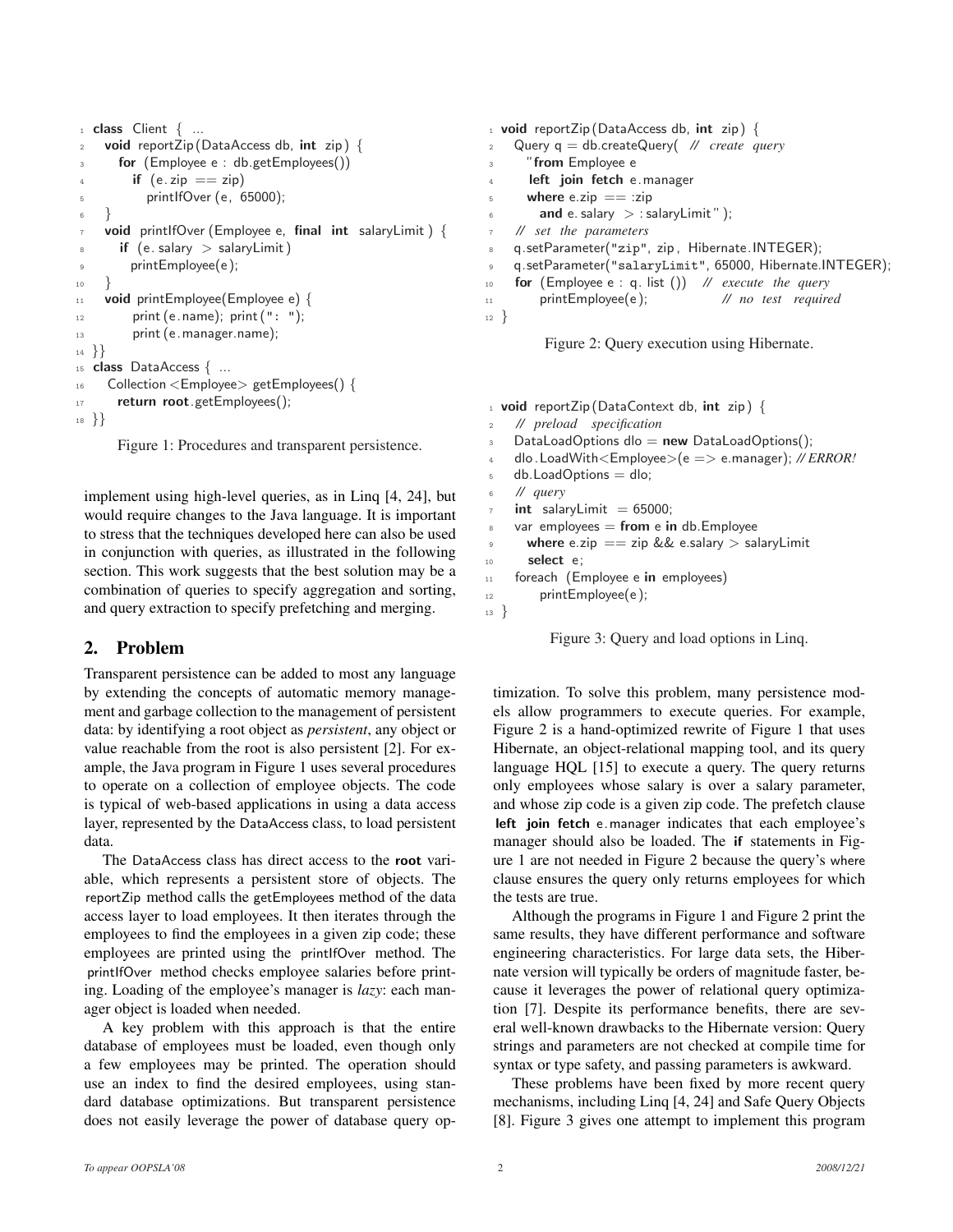```
1 void reportZip (DataContext db, int zip) {
   int salaryLimit = 65000;
   var employees = from e in db. Employee
     where e.zip == zip && e.salary > salaryLimit
5 join m in db. Employee on e. managerID equals m. ID
6 select new Employee( e.name, m );
7 foreach (Employee e in employees)
       printEmployee(e);
9 }}
```
Figure 4: Creating results with Linq.

in C# with Linq. In this example, prefetch is specified by setting LoadOptions on the DataContext object that executes the query. The sample illustrates a LoadWith<Employee>(f) option, which specifies that the object  $f(\rho)$  should be loaded whenever an object o of a type  $\top$  is loaded. Unfortunately, the code will generate a runtime error, because load options are not allowed to create cycles in the type graph; the example loads an employee (manager) with every employee.

Alternatively, Figure 4 uses Linq to create an employee object that contains a manager record, where the manager is loaded via a join. In this case the select cause of the query calls an Employee constructor that takes two arguments: the name and the manager object.

A fundamental problem with queries is that the modularity of the original program in Figure 1 is compromised, because the query in the main function reportZip contains implementation details about the behavior of the printEmployee subroutine. The reportZip function would have to be rewritten if printEmployee were changed to also print the employee's department:

```
void printEmployee(Employee e) {
    print (e.name); print (": ");print (e.department.name); print (", "); // Added
    print (e.manager.name);
}}
```
The query also merges the conditions that were originally given separately in reportZip and printIfOver . It may be possible to preserve the original modularity of the program by assembling the query from fragments. However, this effort would significantly complicate the design and introduce more potential for errors.

This paper presents *query extraction*, a technique that can be used to infer queries from procedural programs. The goal is to analyze the program in Figure 1 and derive the query that is used in Figure 2, while preserving the procedure calls and modularity of the original.

# 3. Overview of Query Extraction

Query extraction infers a description of the subset of database values that a transparently persistent program needs in order to execute. The technique is a source-to-source transformation that takes as input an object-oriented program written

in a transparent style and produces an equivalent program that contains explicit queries. Query extraction proceeds in two stages. First a path-based analysis computes an overapproximation of the database records required by each method in the program. Then the original program is transformed so that each method executes an explicit query. The explicit query pre-loads the database records specified by the analysis.

In this section, we describe the kinds of programs query extraction can handle. We then briefly outline the analysis and transformation phases, which are discussed in more detail in Sections 4–6.

Data Model Query extraction models the program's persistent data store as a rooted, directed graph of database records. A persistent record is a labeled product whose *fields* contain either basic values or references to other records. A reference/relationship can be either single-valued or multivalued. Given an object, a *traversal* is a series of field accesses that loads one or more related objects. The special variable root represents the unique root of the database. Our implementation relies on Hibernate to provide a description of the persistent data schema and to load database values into memory.

Program Model Query extraction assumes the program accesses persistent data transparently. The technique requires no change to the language, nor does it require the programmer to write annotations. The analysis identifies persistent data via a transitive closure of traversals from root.

Our prototype implementation operates on a subset of Java. It does not handle features like dynamic class loading and reflection. Furthermore, query extraction is defined for read-only operations on persistent data. Although our implementation is for Java, our technique is applicable to any object-oriented programming language.

Path-based Analysis The analysis phase of query extraction models program values as *paths*. A path describes a set of database records and consists of three components:

- 1. The sequence of field names that the program traverses to reach the records,
- 2. The condition(s) under which the program accesses the records,
- 3. A data dependence flag that indicates whether the program's result depends on the value of the database records.

Section 4 describes an intraprocedural path-based analysis. Section 5 describes how the results of the intraprocedural analysis may be composed to compute a whole-program analysis.

Program Transformation The program transformation phase of query extraction first generates explicit queries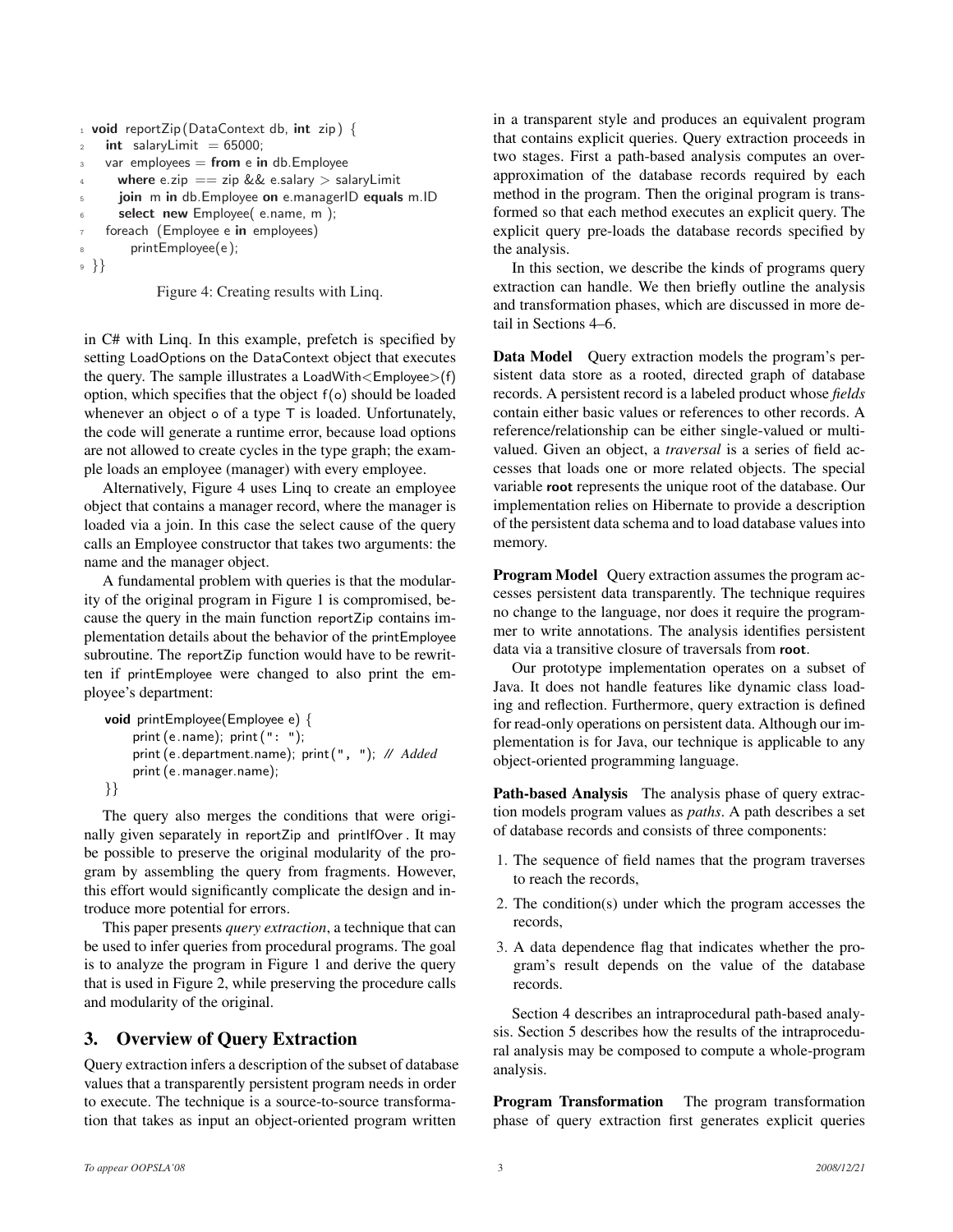$$
f \in FieldName \qquad v \in VarName
$$
  
\n
$$
1 \in Literal \qquad op \in Op
$$
  
\n
$$
p \in Path \qquad : \overrightarrow{FieldName} \times AbsOp \times Dependence
$$
  
\n
$$
o \in AbsOp \qquad : \quad Op \times \overrightarrow{AbsValue}
$$
  
\n
$$
d \in Dependence \qquad : \{true | false \}
$$
  
\n
$$
av \in AbsValue \qquad : \quad \bot + \overrightarrow{Literal} + \overrightarrow{AbsOp} + \overrightarrow{Path}
$$
  
\n
$$
s \in Store \qquad : \quad VarName \mapsto AbsValue
$$



based on the analysis results. The phase then outputs a new program that uses explicit queries to pre-load the necessary database values. The new program operates over these preloaded data values.

Soundness and Precision Query extraction is *sound* if the queries for each method in a program load all the data necessary to perform the method's operations. A query can be viewed as describing a subset of the database. For each method, the analysis is sound if the subset of the database specified by the explicit query can be substituted for the entire database without changing the behavior of the method.

Query extraction is *precise* if it loads no more data than is needed by each method in the program. Exact precision is undecidable in general. Our analysis tries to be as precise as possible, and our implementation contains some optimizations that improve precision.

# 4. Intraprocedural Query Extraction

Our previous approach to intraprocedural query extraction was expressed as an abstract interpretation for a language with no procedures [29]. This section recasts our previous approach as an attribute grammar, which more closely follows our implementation technique. We first define query extraction for a subset of Java that contains no methods. Section 5 extends query extraction to the interprocedural case.

## 4.1 Abstract Values

The path-based analysis approximates real-world values with abstract values. Figure 5 formally defines these abstractions. The domains FieldName and VarName describe the fields and variables that appear in a program, respectively. The domains *Literal* and *Op* contain literal values (e.g., 1) or "a") and operations (e.g.,  $== or +$ ) respectively. These domains are syntactic, meaning their elements are described by the syntax of the analyzed programming language.

The most important abstract value is a path, which describes database values. A path  $p$  is represented as a threetuple  $(\vec{f}, c, d)$ , consisting of an ordered sequence of field names  $\overrightarrow{f}$  that identifies the fields traversed to reach a set of database values, a condition  $c$  under which the traversal is performed, and information  $d$  about the traversal's data dependences. We sometimes elide a path's condition and dependence information when that information is not significant or may be easily determined from context.

Paths abstract over collections, so that all the objects in a collection share the same path. A special field name  $\iota$ stands for an arbitrary element of a collection. For example, if root contains a collection employees, then the path for that collection is employees; the path for any employee in that collection is employees. $\iota$ ; and the path for any employee's salary in that collection is employees. $\iota$ . salary.

A path's *condition* describes the circumstances under which a program accesses data values. The condition is taken from the domain  $AbsOp$ , whose elements are syntactic expressions that contain operators for numerical and logical operations over one or more abstract values.

Each path's condition is derived from one or more conditional expressions that appear in the program. For example, the program in Figure 1 uses the expressions e.name and e.manager.name only under the enclosing if statement's condition e. salary  $>$  salaryLimit. A conditional expression that appears in a program is a *query condition* if it can be included in a database query, as described in Section 4.3. If a conditional expression does not satisfy the requirements for being a query condition, then the expression will not be associated with any path.

A path's *data dependence* is a boolean flag that specifies whether the path's values affect the data produced by the program. Data dependence determines whether a path forces loading of objects in a collection. For example, Figure 1 uses the zip code and salary fields only in conditional expressions. Even though these paths are used unconditionally, they do not force loading of the entire collection of employees because they are only used to determine control flow of the program.

An abstract value av can be the bottom element  $\perp$  (which represents unknown information), a set of literals, a set of abstract operations, or a set of paths. A Store maps a variable name to an abstract value.

# 4.2 Attribute Grammars

An attribute grammar is a way to specify the semantics of a context-free language [18]. An *attribute* is a semantic function that is associated with a given node of a program's Abstract Syntax Tree (AST). For a simple calculator language, a value attribute would return the appropriate integer value for an AST node of type Int and would return the sum of the operands for an AST node of type Add.

Attributes are typically partitioned into two classes: *synthesized* and *inherited*. The value of a synthesized attribute may depend on the values of its node's descendants. The value of an inherited attribute may depend on the values of its node's ancestors. Attribute values may induce a circular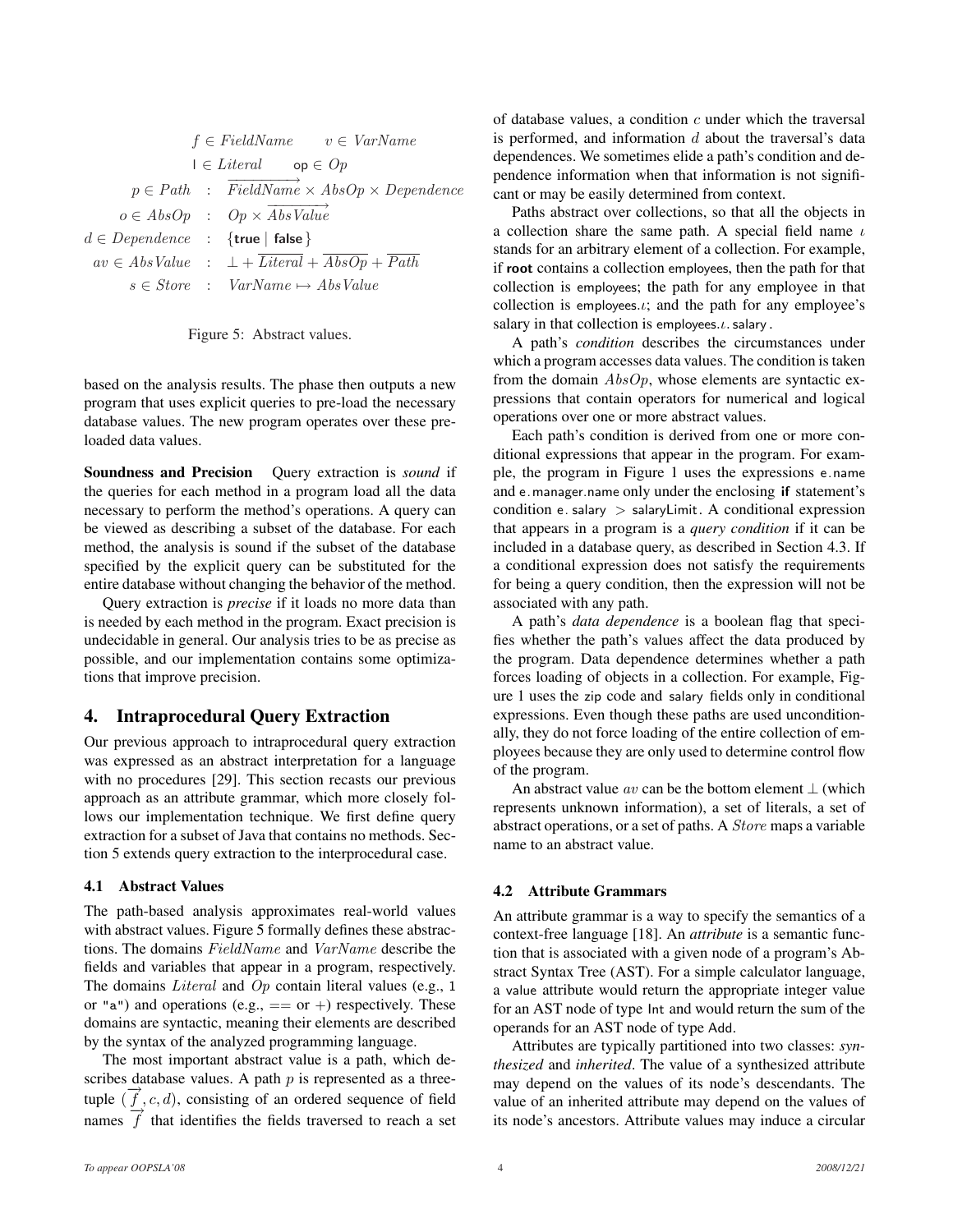|                             | <b>Abstract Value</b>                       | Paths                                | <b>Output Store</b>                       |  |  |
|-----------------------------|---------------------------------------------|--------------------------------------|-------------------------------------------|--|--|
|                             | $AV(\cdot) : AbsValue$                      | $P(\cdot): \overline{Path}$          | $OS(\cdot) : Store$                       |  |  |
| null                        |                                             | Ø                                    |                                           |  |  |
|                             | $\{   \}$                                   | Ø                                    |                                           |  |  |
| root                        | $\{(\epsilon, \text{true}, \text{false})\}$ | $AV(\cdot)$                          | $IS(\cdot)$                               |  |  |
| e.f                         | AV(e).f                                     | $AV(\cdot)$                          |                                           |  |  |
| $e1$ op $e2$                | $AV(e1)$ op $AV(e2)$                        | $TS(e1) \cup TS(e2)$                 |                                           |  |  |
| $\vee$                      | $IS(\cdot)[v]$                              | Ø                                    |                                           |  |  |
| $v = e$                     |                                             | TS(e)                                | $[v \mapsto AV(v) \cup AV(e)   IS(\cdot)$ |  |  |
| if $e$ s1 else s2           |                                             | $TS(e) \cup TS(s1) \cup TS(s2)$      | $OS(s1) \cup OS(s2)$                      |  |  |
| for $(v : e)$ s             |                                             | $TS(e) \cup AV(e). \iota \cup TS(s)$ | OS(s)/v                                   |  |  |
| s1; s2                      |                                             | $TS(s1) \cup TS(s2)$                 | OS(s2)                                    |  |  |
| $other$ [e]                 |                                             | TS(e)                                | $IS(\cdot)$                               |  |  |
| (a) Synthesized attributes. |                                             |                                      |                                           |  |  |

| <b>Inherited Attribute</b>         |                   | <b>Inherited Attribute Values</b>                                                                                                                     |  |                                                                                        |                                                                                    |  |  |  |
|------------------------------------|-------------------|-------------------------------------------------------------------------------------------------------------------------------------------------------|--|----------------------------------------------------------------------------------------|------------------------------------------------------------------------------------|--|--|--|
|                                    |                   | for Descendants                                                                                                                                       |  |                                                                                        |                                                                                    |  |  |  |
| <b>Input Store</b>                 | for $(v : e)$ s   | $[v \mapsto AV(e).i IS(\cdot) \cup OS(s)]$<br>$IS(s) \leftarrow$                                                                                      |  |                                                                                        | <b>Traversal Summary</b>                                                           |  |  |  |
| IS:Store                           | s1; s2            | $IS(s2) \leftarrow OS(s1)$                                                                                                                            |  |                                                                                        | $TS(\cdot): \overline{Path}$                                                       |  |  |  |
| <b>Query Condition</b><br>C: AbsOp | if $e$ s1 else s2 | $C(\mathsf{s}1) \leftarrow C(\cdot) \wedge \mathsf{AV}(e)$<br>$C(s2) \leftarrow C(\cdot) \wedge \text{not}(AV(e))$<br>if e is a valid query condition |  |                                                                                        | $(AV(\cdot), C(\cdot), \mathsf{true})$ if $D(\cdot)$                               |  |  |  |
|                                    |                   |                                                                                                                                                       |  | $\vee$                                                                                 | $(P(\cdot), C(\cdot),$ false) if $\neg D(\cdot)$                                   |  |  |  |
|                                    |                   |                                                                                                                                                       |  | $v = e$                                                                                | $TS(e) \cup iter(\cdot)$                                                           |  |  |  |
|                                    |                   |                                                                                                                                                       |  | $other$ [-]                                                                            | if D( $\cdot$ )<br>if $\neg D(\cdot)$<br>$P(\cdot) \cup \Big\{ \text{iter}(\cdot)$ |  |  |  |
| Data Dependence                    |                   |                                                                                                                                                       |  |                                                                                        |                                                                                    |  |  |  |
| D:Dependence                       | effectful[[e]]    | $D(e) \leftarrow true$                                                                                                                                |  | where $iter(\cdot) = (\{last(\mathsf{IT}(\cdot))\}, \mathsf{C}(\cdot), \mathsf{true})$ |                                                                                    |  |  |  |
| <b>Iterator Context</b>            | for $(v : e)$ s   | $IT(s) \leftarrow IT(\cdot) + AV(e) \cdot \iota$                                                                                                      |  |                                                                                        | (c) Computing traversal summaries.                                                 |  |  |  |
| IT : Path                          |                   | if $AV(e) \cdot \iota$ extends $IT(\cdot)$                                                                                                            |  |                                                                                        |                                                                                    |  |  |  |
|                                    |                   |                                                                                                                                                       |  |                                                                                        |                                                                                    |  |  |  |

(b) Inherited attributes.

Figure 6: Attribute grammar that computes traversals for a subset of Java syntax.

dependence. A fixed-point algorithm computes the value for each attribute [20].

#### 4.3 Intraprocedural Path Analysis

The intraprocedural path analysis computes a *traversal summary* for each statement and expression in a method. A traversal summary is a set of paths representing all the data needed to execute a statement or expression. A method's traversal summary may be composed with those of other methods to compute a whole-program analysis.

Figure 6 defines the path-based analysis as an attribute grammar over Java abstract syntax. The traversal summary of a syntactic element is defined by a synthesized attribute TS. Attribute TS is itself defined with the help of three other synthesized attributes: AV, P, and OS, whose definitions appear in Figure 6a. In this figure, the · symbol represents a Java expression or statement. Attribute P is a synthesized attribute that collects all the traversal summaries of an element's sub-expressions.

The attribute AV represents the abstract value of a given expression or statement. The abstract value of null is  $\bot$ , and the abstract value of a literal is the set containing that literal.

The abstract value of the special variable root is a path with no field traversals and the default condition and dependence:  $(\epsilon, \text{true}, \text{false})$ . A field traversal e. f concatenates field names to previously computed paths, according to this definition:

$$
\mathsf{AV}(e).f = \{ (\overrightarrow{f}.f, c, d) \mid (\overrightarrow{f}, c, d) \in \mathsf{AV}(e) \}
$$

Binary operations are interpreted as abstract operators over abstract values; these operations are also used to represent query conditions.

The synthesized *output store* attribute OS describes an element's effect on the store. The output store is typically a function of the inherited *input store* attribute IS. The way in which stores flow between elements and their constituents is standard, although a few cases deserve mention.

 $(\cdot),$  true)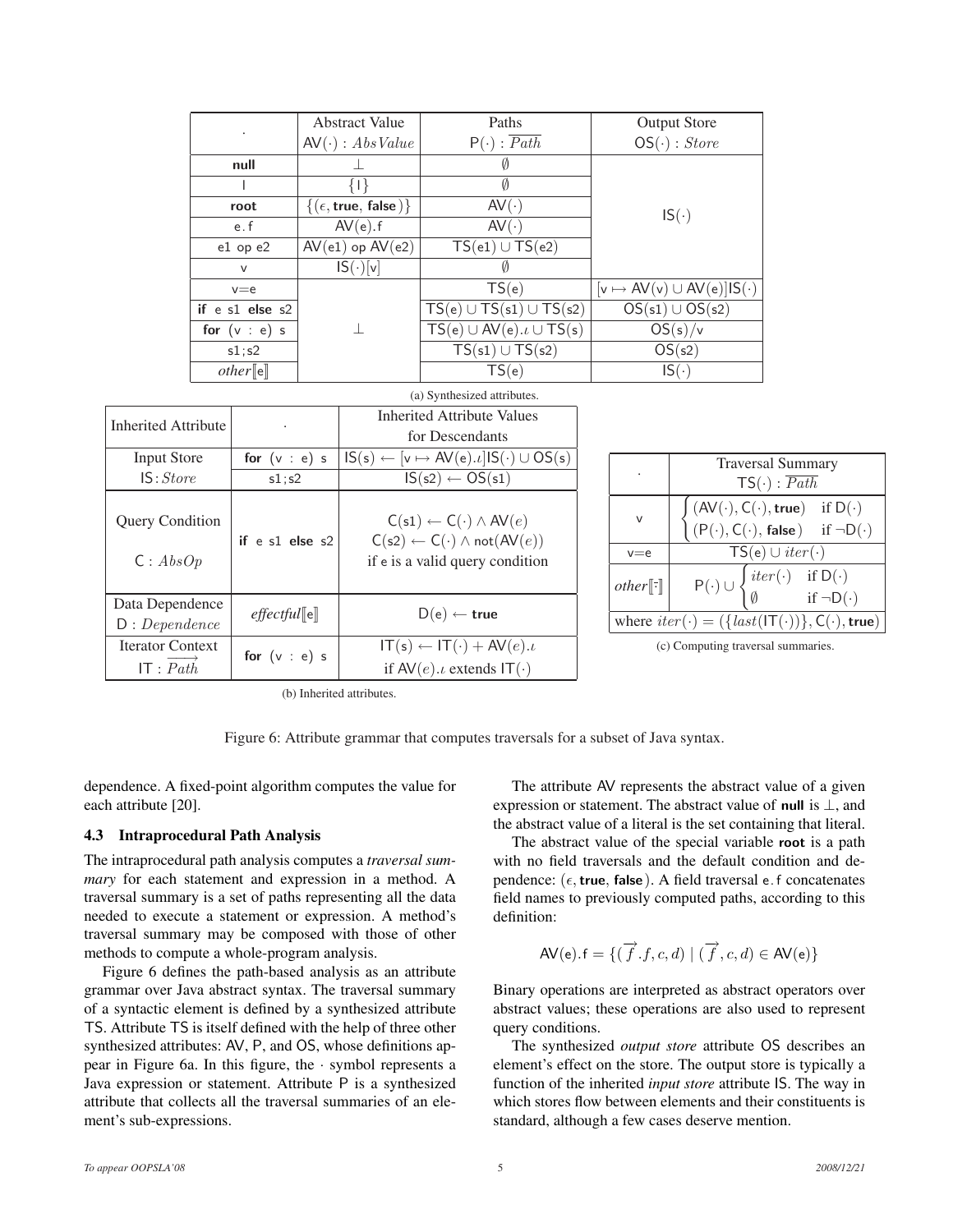Assignments affect the output store. The resulting store maps the variable to the right-hand-side's abstract value. If the input store already contains a value for a given variable, then the output store contains the union of the old and new values.

A for statement creates a special path  $AV(e)$ . that represents an arbitrary element of the collection value e. The attributes of the for statement's body are computed using a store that maps loop variable v to the special path. The body's input store value depends on its output store value, which forms a circular dependency (Figure 6b).

A variable's abstract value is the value contained in the input store. If the input store contains no binding for a variable, then the variable's abstract value is undefined  $(\perp)$ .

All other Java statements (e.g., exception-handling blocks, while loops, etc.) are given a default interpretation, by the *other* case: the paths are unioned and the store is unchanged.

Query Conditions Under certain circumstances, a conditional expression that appears in a program may be shipped to the database as a *query condition*. Query conditions filter the data loaded by a program. A condition in an if statement can be a query condition only if it satisfies three requirements: 1) it contains only *portable operators*, 2) it is *pointwise*, and 3) if the condition appears in a nested loop, the loop's collections must participate in a *master-detail* relationship.

An operation is *portable* if it can be performed both in the database and in the program. For example, checking the existence of a file is not a portable operation. It is also essential that the operations have the same semantics in the database as in the program. This requires some translation, for example, to provide consistent handling of null values in Java and SQL. Restricting query conditions to contain portable operations has little effect on programmers, because they would expect only portable operations to be included in a query.

A condition is *pointwise* if it can be evaluated on each item of a collection independently of all other items in the collection. The restrictions on query conditions involve checking for loop-carried dependences, which are identified by a well-known static analysis. Programs very frequently contain loop-carried dependences, since they are created by any aggregation operation, including computing the sum or maximum of a collection. However, it is much less common that a variable involved in a loop-carried dependence will be used in a filter condition. As an example, consider a program that prints only the values that form an increasing sequence from a collection:

$$
\begin{array}{l} \text{int base} = 0; \\ \text{for (Data x in db.getltems())} \\ \text{if (x.value >= base) } \\ \text{print (x.name);} \\ \text{base} = x.value; \end{array}
$$

The analysis will not attach the condition in the example's if statement to any paths, because the condition induces a loop-carried dependence.

A conditional expression that appears in nested loops is a query condition only if the collections over which the loops iterate participate in a *master-detail* relation. An inner-loop collection is a detail of an outer-loop collection if the inner collection is a traversal from the iteration variable of the outer loop. These master-detail loops are a common idiom. For example, a program might iterate over all purchase orders, then iterate over each item in the purchase order. Other kinds of nested loops do sometimes arise; they correspond to ad-hoc joins that find correlations between collections that have no explicit relationship between them.

The query condition attribute C—defined in Figure 6b collects conditions under which an expression or statement is executed. The attribute is inherited by all sub-expressions.

Data Dependence and Iterators Figure 6b also defines auxiliary inherited attributes data dependence D and iterator context IT.

The data dependence attribute D flags expressions whose execution directly affects the program output. It is true for any statement or expression that can affect non-local state, including assignment to object fields and arguments to library methods (like print methods). Rather than list all contexts that can affect the store, they are summarized as *effectful*[e]] contexts containing an expression e. Data dependence defaults to false .

The iterator context attribute IT maintains a list of inneriteration variable paths that extend outer-iteration paths. This attribute helps determine whether a conditional expression satisfies the *nested* restriction for query conditions. IT also helps the analysis keep track of which collections should be marked data-dependent.

Traversal Summaries Figure 6c defines the traversal summary attribute TS. It combines the path, condition, and data dependence attributes into a traversal summary. Given a set of paths  $P$ , a condition  $c$ , and data dependence  $d$ , the notation  $(P, c, d)$  represents a new set of paths whose conditions and data dependence are replaced:

$$
(P,c,d) = \{ (\overrightarrow{f},c,d) \mid (\overrightarrow{f},\_,\_) \in P \}
$$

The traversal summary computation depends on the kind of statement or expression being analyzed. For variables, the computation ensures that using an expression has the same effect as using a variable that has been assigned the value of the expression. Any data-dependent expression generates an extra path that corresponds to the inner-most iteration. The intuition behind this definition is that data dependence inside a loop causes the program to have a data dependence on the iteration variable of the loop. For example, if the loop includes a statement  $x=x+1$  then the program has a data dependence on the *existence* of the items in the collection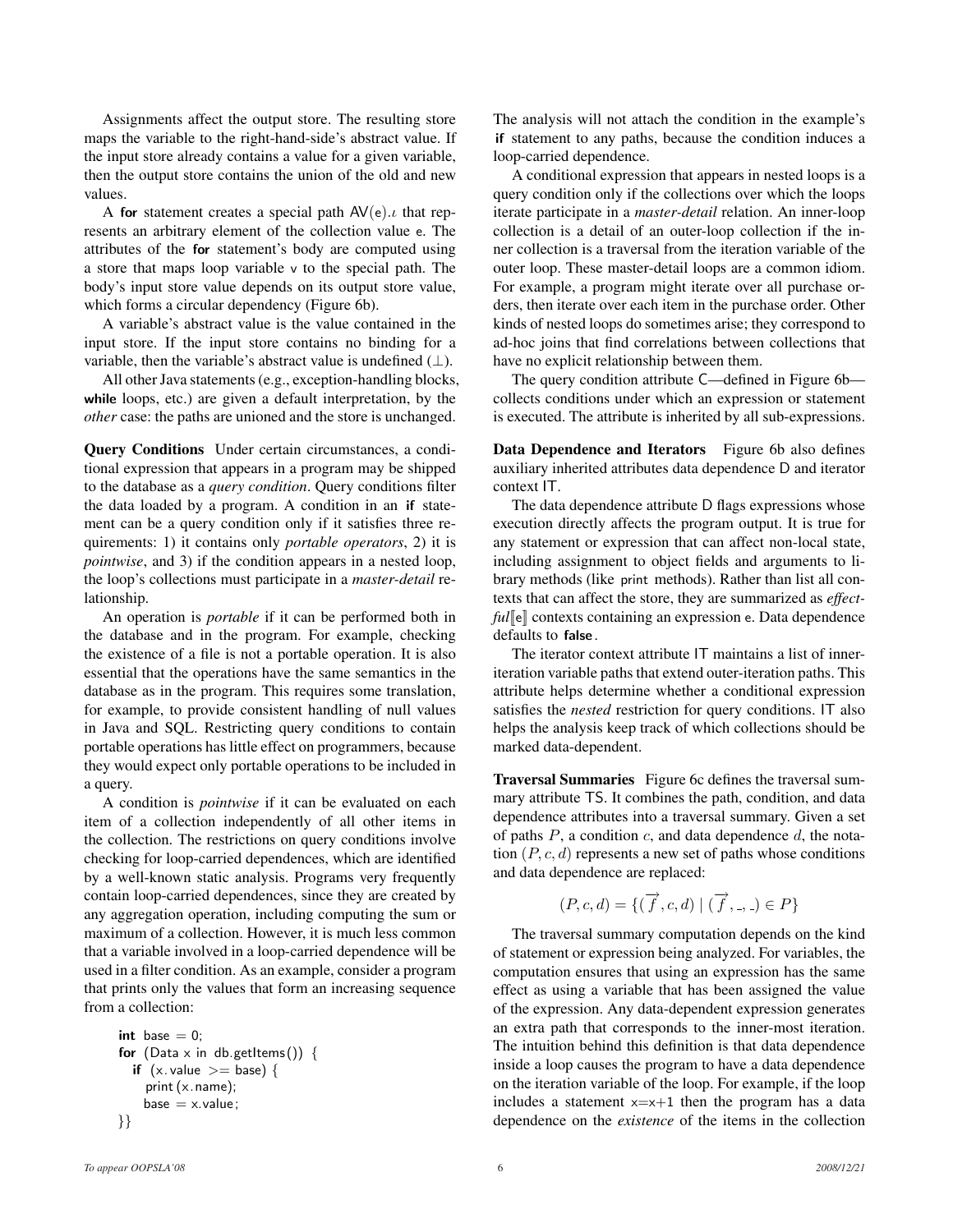(which satisfy the condition C). The formal definition adds a data-dependent traversal path for the current iterator context whenever the analysis encounters an assignment or a datadependent expression.

Example Figure 7 illustrates an application of the pathbased analysis. The analyzed program is a one-method version of the example from Figure 1. Each program statement is numbered, and each number corresponds to a node in the program's AST (nodes for expressions are elided). An AST node is represented as a table whose middle column is the statement number and whose left and right columns contain values for synthesized and inherited attributes, respectively. If a node contains no value for an inherited attribute, then that attribute's value is the same as the parent node's value.

The analysis begins with an empty input store, a true query condition, and an empty iterator context. Statements one and three are assignments, and their corresponding output stores contain the results of the assignment.

The for loop also modifies the store by assigning a path to the loop variable e. Note that this assignment appears in the input store for statement five. The for loop also sets the iterator context value for statement five, to indicate that the loop's body operates on elements of the employees collection.

Statements five and six are if statements that set the query condition for their corresponding children. Statement seven is effectful because it prints data, so its traversal summary includes the iterator context.

The traversal summary for the entire method consists of the following paths:

|                             | с                                   |       |
|-----------------------------|-------------------------------------|-------|
| employees                   |                                     |       |
| employees. $\iota$          | true                                | false |
| employees.t. zip            |                                     |       |
| employees. $\iota$ . salary | employees. $\iota$ . zip == "78751" | false |
| $employes.\iota.name$       | employees. $\iota$ . zip=="78751"   |       |
| employees.t.manager.name    |                                     | true  |
| employees. $\iota$          | employees. $\iota$ . salary > 65000 |       |

# 5. Interprocedural Query Extraction

Interprocedural analysis allows query extraction to propagate query information across procedure boundaries. While the basic framework for our interprocedural analysis is standard, several aspects of the problems are unique—which call for specialized solutions.

Query information can flow in two directions, corresponding to procedure parameters and return values. For procedure parameters, the caller prefetches the data needed by the procedure. For persistent return values, the procedure prefetches the data needed to support the traversals in the caller from the procedure result. Thus the query information moves in the opposite direction from the values.

Transmitting query information across procedure boundaries is difficult, especially in object-oriented programs that make extensive use of virtual method calls. There are at least five possible approaches to this situation: *devirtualization*, *specialization*, *over-approximation*, *query separation*, and *dynamic composition*.

*Devirtualization*, and closely related class hierarchy analysis, are techniques to identify a specific method that will be called at a given virtual method call site. It works by examining a complete program to discover whether there is only one implementation for a given method signature.

*Polyvariant specialization* is a technique for compiling a separate version of the caller for each method that can be called. This technique is used in JIT compilers, where it is very effective. The main drawback is the potential for significant increase in code size.

*Over-approximation* could be used to compute a query that approximates the queries from all matching method bodies. This technique works best if the queries from different virtual methods are similar. If not, extra data could be loaded that is not needed.

*Query separation* is a simple approach: in cases where devirtualization fails, simply require the procedure to execute a new query to load its own data.

*Dynamic composition* of static analysis allows queries to be combined across virtual methods calls. It can be used for method arguments and method return values.

Our current implementation uses devirtualization and query separation to handle callsites with persistent parameters. Our implementation uses dynamic composition to handle virtual callsites that return persistent values.

The first three techniques all rely on the closed-world assumption: the results are valid only if the dynamic class hierarchy does not differ from the static class hierarchy. Java programs can violate this assumption by dynamic class loading and runtime code generation. Techniques have been developed to update static analysis results when the set of classes changes dynamically [17]. We believe that these techniques could work with query extraction, but we have not yet tried to integrate them.

#### 5.1 Abstract Values

To extend the analysis of the previous section to the interprocedural case, we must first extend the abstract values.

Rooted Paths Whereas intraprocedural analysis considers only paths that traverse from variable root, interprocedural analysis must consider paths traversed from method parameters and from method return values.

We extend the definition of paths from Section 4.1 to include a path root. A *rooted path* is a four-tuple  $(r, \vec{f}, c, d)$ where the root  $r$  can be root, a persistent method parameter, or a callsite return.

Path Composition Interprocedural query extraction composes traversal summaries to create summaries of data traversals that cross method boundaries. The composition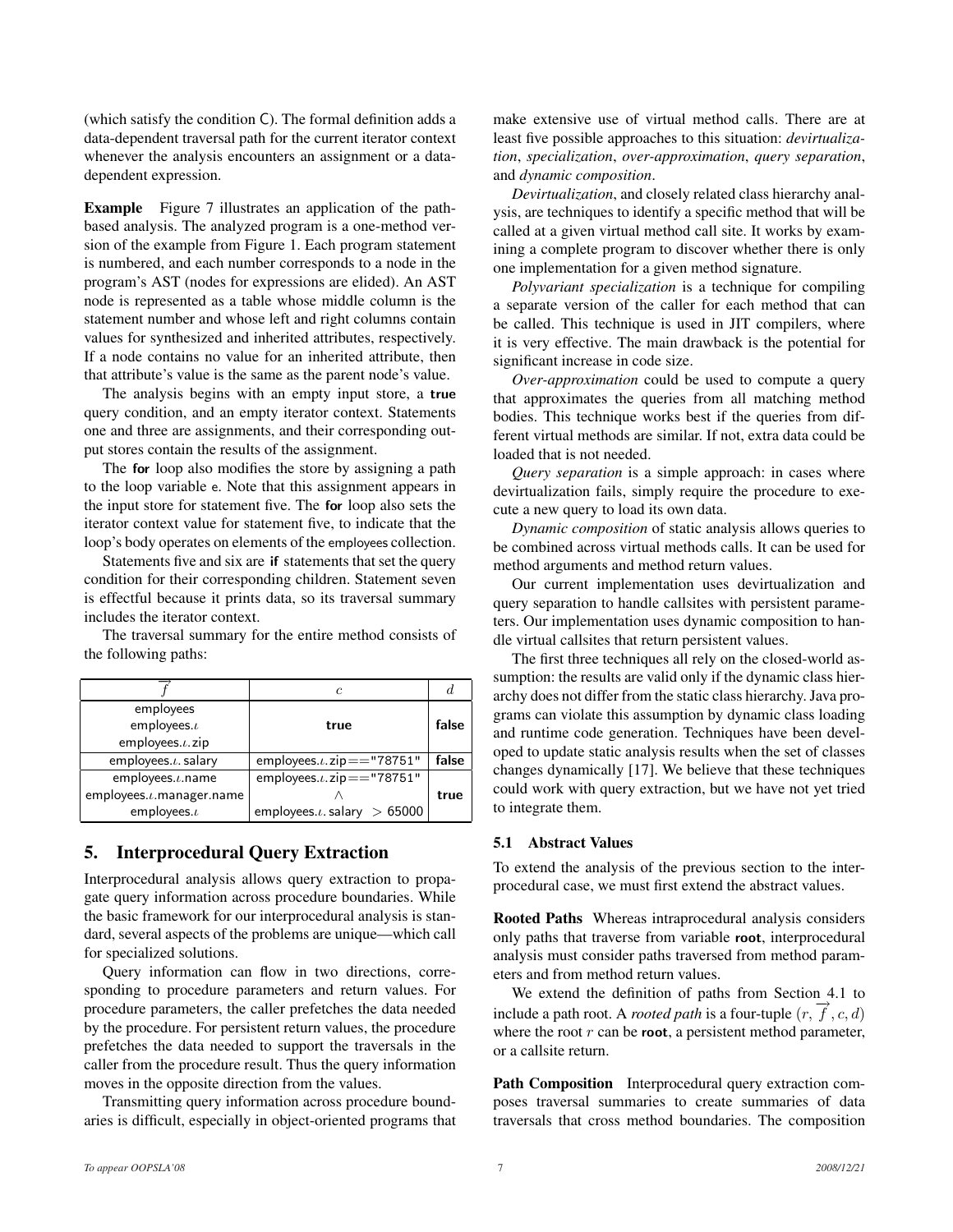

Figure 7: An illustrated example of the intraprocedural, path-based analysis. Each example statement is numbered, and each number corresponds to a node in the AST. Each node is a table whose middle column is the statement number and whose left and right columns contain values for synthesized and inherited attributes, respectively. If a node contains no value for an inherited attribute, then that attribute's value is the same as the parent node's value.

operation for paths is:

$$
(r, \overrightarrow{f}, c, d) \circ (r', \overrightarrow{f}', c', d') = (r, \overrightarrow{f}, \overrightarrow{f}', c \wedge c', d \vee d')
$$

Composition is lifted to operate on sets of paths by composing all combinations of paths from each set.

Query Parameters A *query parameter* is a value that comes from the Java program and may be different for each execution of the query. For example, printIfOver in Figure 1 includes a condition that depends on the salaryLimit method parameter. We extend the  $AbsOp$  domain to allow operations and conditions to refer to local variables (including parameters). A condition may contain only *bindable* variables. A variable is bindable if its last assignment occurs before the query which uses the variable executes.

Our current implementation executes queries only at the beginning of a method's execution. Thus a variable must be a final parameter, or a variable that makes a traversal from a final parameter. This restriction still allows the condition in Figure 1 to be attached but does not attach a condition that depends on the results of, for example, a virtual method call invoked after executing the query.

Conditions and Dependence Conditions present a problem for composing paths across procedure boundaries. If a callee path's condition references one of its parameters, then the caller must replace the parameter with its corresponding argument's abstract value. If the callee path's condition references a local variable, then the caller must conservatively replace that condition with true. If a callsite cannot be devirtualized, then its arguments are marked data-dependent.

#### 5.2 Interprocedural Path Analysis

Interprocedural query extraction extends the language and attribute grammar of Section 4 to include method declarations M, callsites  $q_1(a_1, \ldots, a_n)$  and returns return e. The analysis assigns a unique label  $l$  to each callsite of a method g. The remainder of this section describes how the analysis computes values for declarations, call sites, and returns.

Return Statements and Method Declarations A return statement's attributes are computed from the attributes of the returned expression. A method M's traversal summary is the union of its statements' summaries. The method's abstract value is the union of all the abstract values for the method's return statements:

$$
TS(\text{return } e) = TS(e)
$$
\n
$$
AV(\text{return } e) = AV(e)
$$
\n
$$
TS(M) = \bigcup_{s \in M} TS(s)
$$
\n
$$
AV(M) = \bigcup_{s = \text{return } e \in M} AV(s)
$$

Callsites A callsite's traversal summary and abstract value depend on whether the analysis can predict the called method's data traversals. If so, then the analysis can compose the caller's traversals with those of the callee's, in order to pre-load the callee's data.

If a callsite cannot be devirtualized, the called method must execute its own query by using its traversal summary and taking the actual method arguments as roots. We denote by  $\tilde{q}_l(a_1, \ldots, a_n)$  a callsite that cannot be devirtualized. The callsite's traversal summary includes its arguments' sum-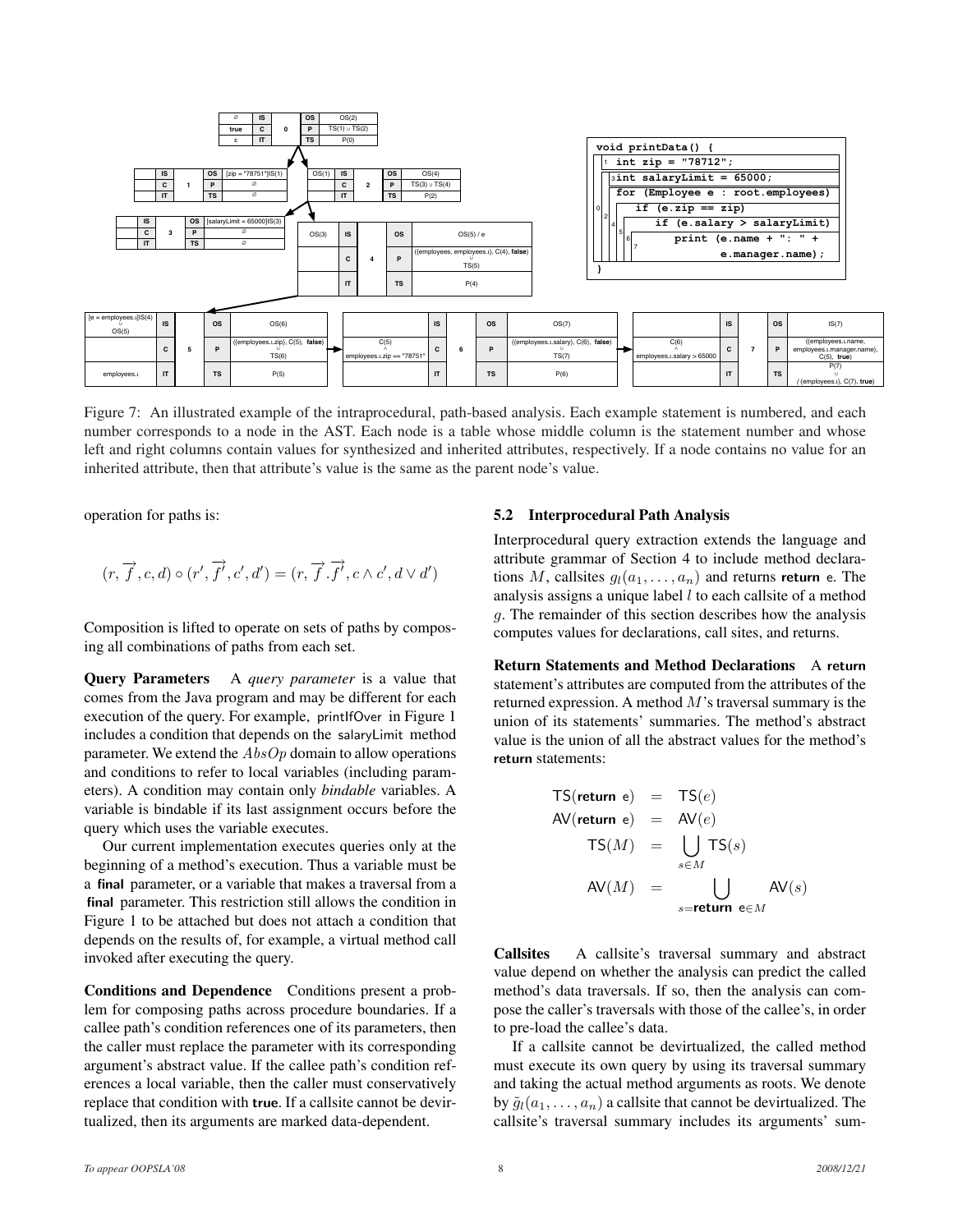```
1 public void salaryInfo () {
    for (Department d : root.departments) \{printSalariesAbove (d,65000);
4 printSalariesBelow (d,30000);
5 }}
6 public void printSalariesAbove (Department d,
          final double amount) \{8 for (Employee e : d.employees) {
      if (e. salary > amount)
10 print (e.name);
11 }}
12 public void printSalariesBelow (Department d,
13 final double amount) {
14 for (Employee e : d.employees) {
_{15} if (e. salary < amount)
16 print (e.name);
17 }}
```
Figure 8: Method salaryInfo can pre-load data for printSalariesAbove and printSalariesBelow .

maries:

$$
\mathsf{TS}(\tilde{g}_l(a_1,\ldots,a_n)) = \bigcup_{i=1}^n \mathsf{TS}(a_i)
$$

The callsite's abstract values is a new path that is rooted at the callsite's label:

$$
\mathsf{AV}(\tilde{g}_l(\cdots)) = \{(l, \epsilon, c, d)\}
$$

In a static, final, or devirtualized method call, the method implementation that will be invoked by the call is known statically. If the called method takes persistent parameters, the caller pre-loads the data needed to support that method's traversals from those parameters. For example, the program in Figure 8 requires only those employees who make less than \$30,000 or more than \$65,000. To load just these records efficiently, the analysis must synthesize the conditions from the two print methods.

We define a method's traversal summary to be a map from persistent roots to paths. The set of paths a method M traverses from a given parameter  $P_i$  is:

$$
\mathfrak{P}_i^M = \mathsf{TS}(M)[P_i]
$$

The argument summaries in a devirtualized callsite are composed with the traversal summary of the called method. If method  $f$  calls method  $g$  at devirtualized callsite  $l$ , the callsite's traversal summary consists of the traversals made by the arguments plus the traversals performed within g.

$$
\mathsf{TS}(g_l(a_1,\ldots,a_n)) = \bigcup_{i=1}^n \left\{ \begin{array}{l} \mathsf{TS}(a_i) \cup \\ (\mathsf{AV}(a_i) \circ \mathcal{P}_i^g) \end{array} \right\}
$$

If method  $g$  is recursive, then this analysis diverges. We discuss how to ensure termination in Section 5.5.

A callee may return a persistent value that depends on its parameters, and the caller may traverse from the returned

```
1 public void employeeInfo() {
    for (Department d : root.departments) {
      for (Employee emp : d.employees) {
        Employee e = getEmpToNotify(emp,65000);5 print (e.department.name);
6 }}}
<sup>7</sup> public Employee getEmpToNotify(Employee e,
8 final double amount) {
\frac{1}{9} if (e. salary > amount)
10 return e;
11 else
12 return e.manager;
13 }
```
Figure 9: Traversal passes through getEmpToNotify back to employeeInfo.

value. In this case, the caller's traversals *pass through* the callee. If the callee can be devirtualized, then the caller can pre-load its pass-through traversals.

Figure 9 contains an example of pass-through traversals. Method getEmpToNotify's return value is the result of a traversal from its first parameter e. Method employeeInfo, which calls getEmpToNotify, traverses the return value's department field. The analysis of method employeeInfo detects this pass-through path and generates a summary that includes the department field.

If a method returns a path that traverses from a given parameter  $P_i$ , then that path is denoted:

$$
\mathfrak{R}_i^M = \mathsf{AV}(M)[P_i]
$$

The abstract value domain is also extended by defining  $AV(\cdot)[R]$  to be the empty set if it contains only abstract operations. A method's pass-through paths are those paths in its return value that are traversals from a parameter value:

$$
\mathfrak{T}^M = \bigcup_{i=1}^n \mathfrak{R}_i^M
$$

where  $n$  is the number of parameters for  $M$ .

The abstract value of a devirtualized callsite consists of the caller's pass-through paths, plus those values in the callee's abstract value not affected by pass-through traversals:

$$
\mathsf{AV}(g_l(a_1,\ldots,a_n)) = (\bigcup_{i=1}^n (\mathsf{AV}(a_i) \circ \mathcal{R}_i^g)) \cup (\mathsf{AV}(g) - \mathcal{T}^g)
$$

#### 5.3 Dynamic Query Composition

Although a caller may not pre-load data for a virtual callsite, it is possible for the callee to dynamically pre-load some of its caller's data. For example, assume the analysis determines that method getHRDepartment in Figure 10 is virtual. Then the callsite at line two cannot pre-load its pass-through traversals.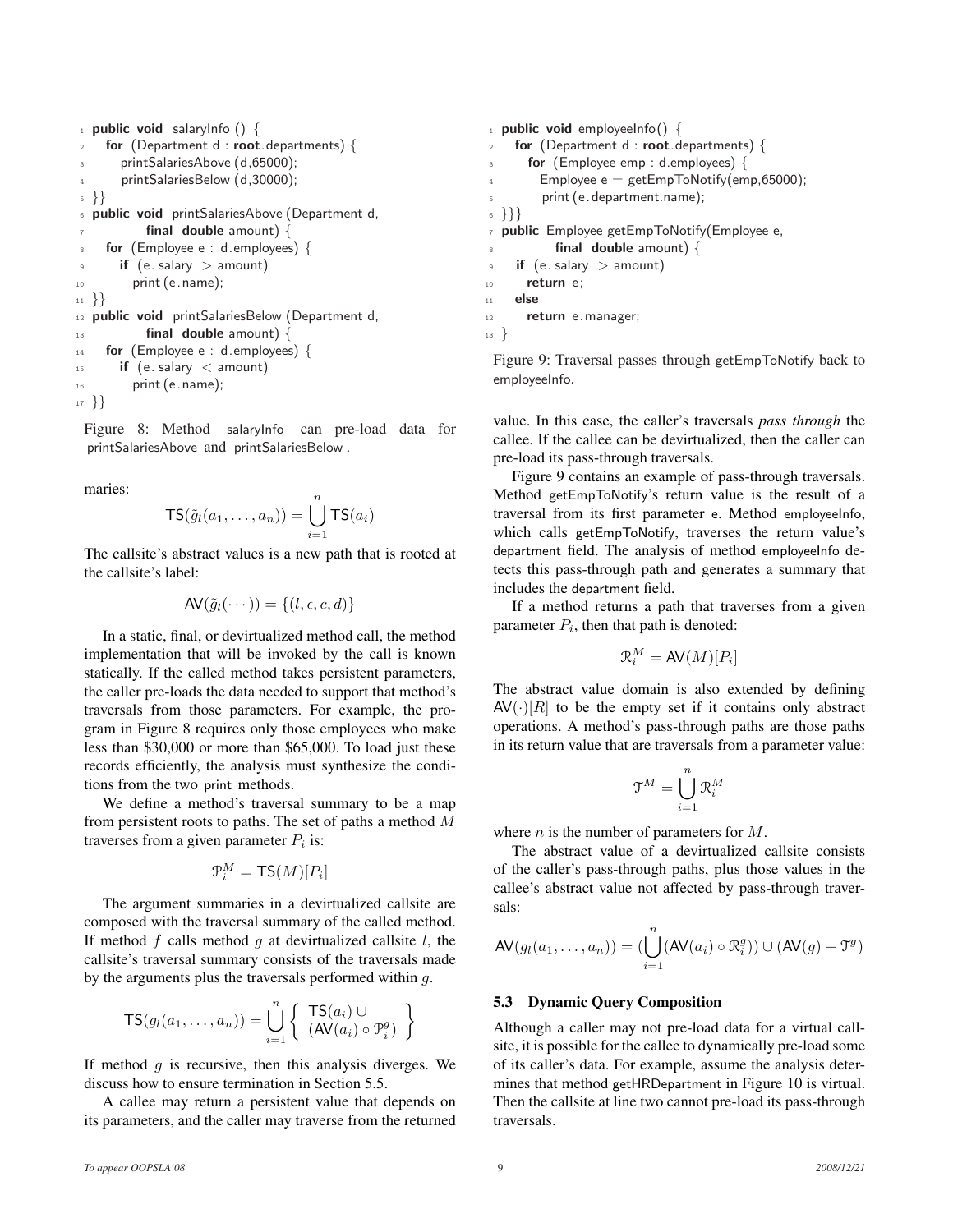```
1 public void hrDeptInfo() {
    Department d = getHRDepartment();for (Employee e : d.employees) \{4 print (e.manager.name);
5 }}
6 public Department getHRDepartment() {
    for (Department d : root.departments) {
      if (d.id == 1)return d:
10 }}
```
Figure 10: Callee can pre-load caller's data.

Our program transformation modifies method calls and definitions so that the callee may preload pass-through traversals for the caller. Every method that returns a persistent value is statically changed to take an additional argument  $S<sup>f</sup>$  that contains the caller's traversals from the callee's return value. The caller also passes a flag devirtualized that indicates whether the callsite was devirtualized, in which case the callee need not load pass-through paths. The callee uses this information at runtime to generate a dynamic query TS' based on its own static traversal summary:

$$
\mathsf{TS}'(g) = \mathsf{TS}(g) \cup \begin{cases} (\mathsf{AV}(g) - \mathfrak{T}^g) \circ S^f & \text{devitualized} \\ \mathsf{AV}(g) \circ S^f & \text{otherwise} \end{cases}
$$

Recall that static query composition from caller to callee requires the caller to bind values for any parameters that appear in the callee's abstract value. Dynamic query composition from callee to caller similarly requires the callee to bind values for any parameters that appear in the callee's return summary. The caller helps satisfy this requirement by providing the callee with the necessary values.

### 5.4 Query Extraction and Object-Oriented Programming

Object-oriented programs exhibit several features that require a customized solution. An instance of a persistent record may use this to reference its fields. The analysis accommodates this behavior by modeling this as a path root, whenever this is a persistent record. If a program assigns a persistent value to an object's field, the analysis marks the assigned expression as dependent.

Java strings are instances, rather than primitive values. As such, string comparison in Java uses a string's equals method. Our analysis detects this comparison in if statements and converts the expression to a query condition, if the expression satisfies the restrictions from Section 4.3.

A common idiom in data-centric, object-oriented programs is to iterate through a collection and build a new collection by adding an element only if the element satisfies some condition. In general, our analysis does not track paths assigned to user-created data. However, for this idiom, the analysis computes the collection's abstract value as the union of the abstract values added to the collection. This approach maintains soundness, under two assumptions: 1) the add method makes no traversals of its own and 2) the program does not modify the user-created collection after reading it.

## 5.5 Recursion

The analysis may generate infinite-size values, by examining recursive methods or by examining recursive paths over which the program iterates. For example:

```
int totalManagerSalaries (Employee e) {
  if (e != null) {
    return e. salary + totalManagerSalaries(manager);
  } else {
    return 0;
  }
}
```
In our previous work, the analysis detected recursive field traversal and widened the path immediately to  $\top$ . Thus the analysis was uninformative in the presence of recursive traversals. Our current implementation uses a path representation that is more expressive and generates the path

## $e$ .manager $+$ . salary

Our current implementation also widens abstract values. The join of two values is  $\top$  if one of the values contains the other. If the analysis widens a query condition to  $\top$ , then that condition becomes true.

#### 5.6 Soundness

We previously proved the soundness of our analysis for a small kernel language. The analysis in this paper is not sound, because persistent values may escape through object fields; however, the program will fallback to the lazy loading provided by the persistence architecture. There is an important caveat; the persistent architecture does not know about filtered collections. If the analysis allows a filtered collection to escape, then such a collection may be used by other parts of the program that expect a differently filtered collection. A conservative solution is to remove conditions on a path that represents collection values, if the path can escape. A more sophisticated analysis could keep track when a collection reference escapes the scope of a method and reload it as an unfiltered collection.

The current analysis also does not handle reflection. In particular, class loading and dynamic class generation break the devirtualization's closed-world assumption. Finally, our implementation like most persistent architectures preserves object reference identity within a single query, but does not guarantee reference identity across the entire program lifetime.

# 6. Implementation

We implemented query extraction using JastAdd—an attributegrammar-based compiler system for Java that enables pro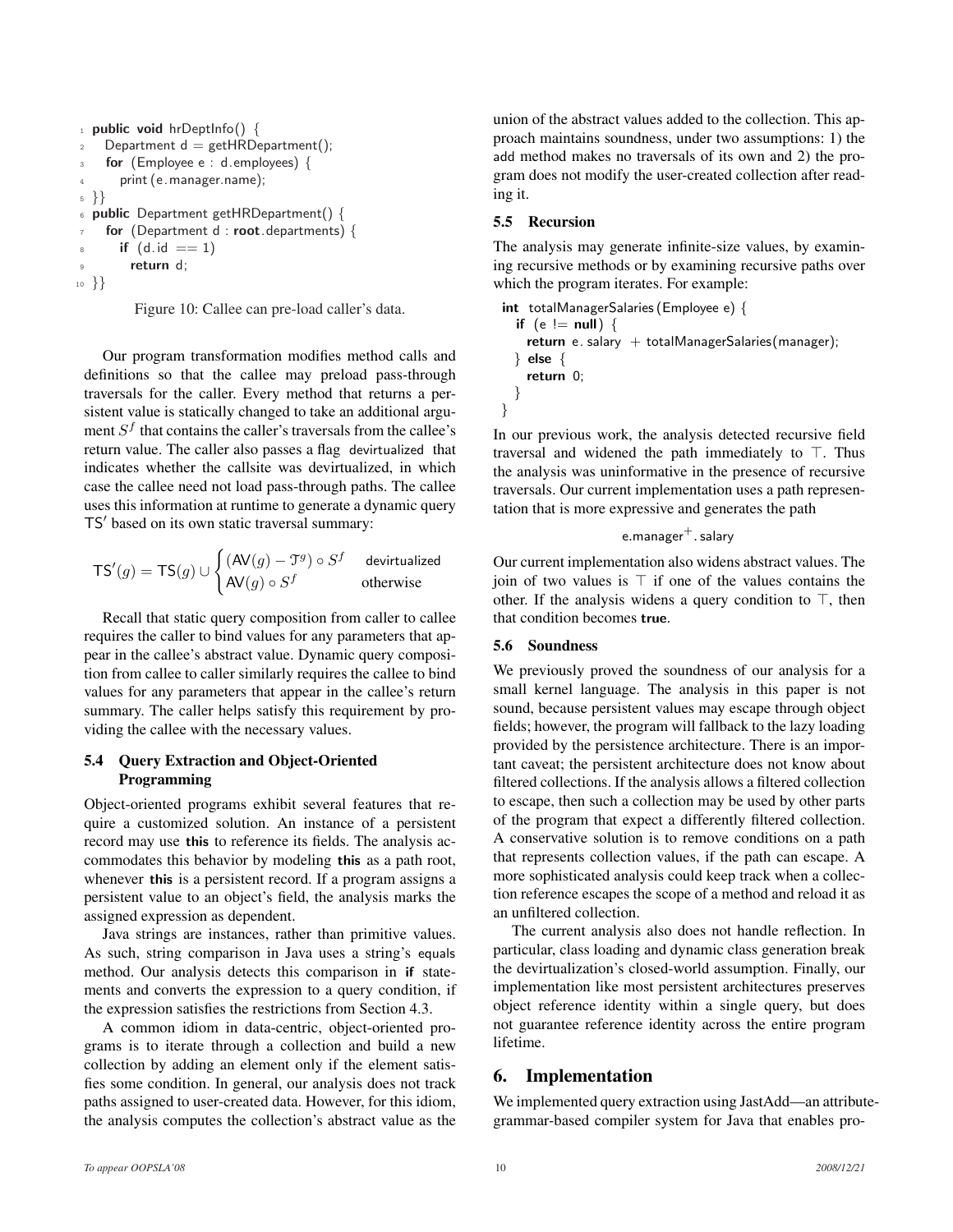gram analyses to be written in a modular, declarative fashion [14]. Query extraction is implemented as a source to source transformation which rewrites the program to include queries. The transformed program executes queries in HQL (Hibernate Query Language). The input to the system is a Java program and a Hibernate configuration file that identifies persistent classes, the mapping of persistent classes to database tables, and the location of the database. The output is a Java source program which can be compiled and run on a standard Java virtual machine.

### 6.1 JastAdd

JastAdd compiles circular reference attribute grammars into compilers. JastAdd includes a Java 1.5 compiler specification, which we extended to perform query extraction. JastAdd provides as part of the Java specification a control flow analysis which handles all Java control flow constructs including exceptions. Our analysis takes advantage of this control flow analysis to connect the input and output store attributes. The Java specification also includes an experimental devirtualization analysis.

### 6.2 Code transformation

A *persistent method* is a method that accesses the special variable root, takes persistent parameters, or returns a persistent value. For each persistent method m, the analysis provides two values:

- 1. A traversal summary for root, persistent parameters, and devirtualized callsites.
- 2. A traversal summary for the method return value.

The two traversal summaries are encoded into helper methods named m AV and m RAV, for "abstract values" and "result abstract value", respectively.

Persistent methods are augmented with three extra arguments: callerPaths , callerParams, and loadParams. The callerPaths parameter is a traversal summary for paths rooted at the return value of the method. This summary is composed with the traversal summary of the method at runtime. The callerParams parameter provides values for any parameters mentioned in callerPaths . The loadParams parameter specifies that the caller could not devirtualize the call to this method. In this case, the method will have to execute queries for any persistent parameters. For example the code in Figure 11 is transformed to the code in Figure 12 which is simplified to omit type packages.

Callsites inside the method (e.g., lines 27–28 in in Figure 12) are transformed to use the version of the method that accepts additional traversal information.

## 6.3 Query Translation

Our prototype compiler targets the Hibernate Query Language (HQL), which is automatically translated to SQL by the Hibernate library. A traversal summary is translated into as few queries as possible given the constraints of HQL. If

#### $1$  public Bid highBid(double threshold) {

```
2 AuctionService as = new AuctionService1();
\overline{\phantom{a}} for (Bid b : root. bids) {
4 if (b.amount > threshold) {
5 as. printBid (b);
6 System.out. println ("Bid of " + b.amount);
7 return b;
8 }}
```

```
9 return null ;
```
<sup>10</sup> }

Figure 11: An example of a method which accesses persistent data.

```
1 public Bid highBid( double threshold,
2 AbstractValueSet<Path> avs,
3 Map<String, Object> callerParams,
                    boolean loadParams)
5<sup>1</sup>6 // Prologue
7 AbstractValueSet<Path> returnAV = highBid_RAV();
8 AbstractValueSet<Path> ts = highBid_AV();
9 Map<String, Object> queryParamValues =
10 new HashMap<String, Object>();
11 queryParamValues.put("threshold",threshold);
12 ts = QueryExecutor.composeWithReturnAV(ts, returnAV, avs,
13 queryParamValues, callerParams, false);
14 Map<PathRoot, AbstractValueSet<Path>>
_{15} tsPartitioned = Path.mapRootToPaths(ts);
16 Root root = new edu.utexas.plq.Root();
17 Map<String, Object > methodParamMap =
18 new QueryExecutor().executeQueries(session,
19 root, ts, Root. persistentClasses (),
20 queryParamValues, returnAV, avs,
21 callerParams , loadParams);
22
23 // Original Code
24 AuctionService as = new AuctionService1();
25 for (Bid b : root. bids) {
_{26} if (b.amount > threshold) {
27 as. printBid (b, ts . get(new PathRoot("callsite_0"),
28 queryParamValues, true);
29 return b;
30 }}
31 return null ;
32 }
```
Figure 12: Code transformation for method in Figure 11.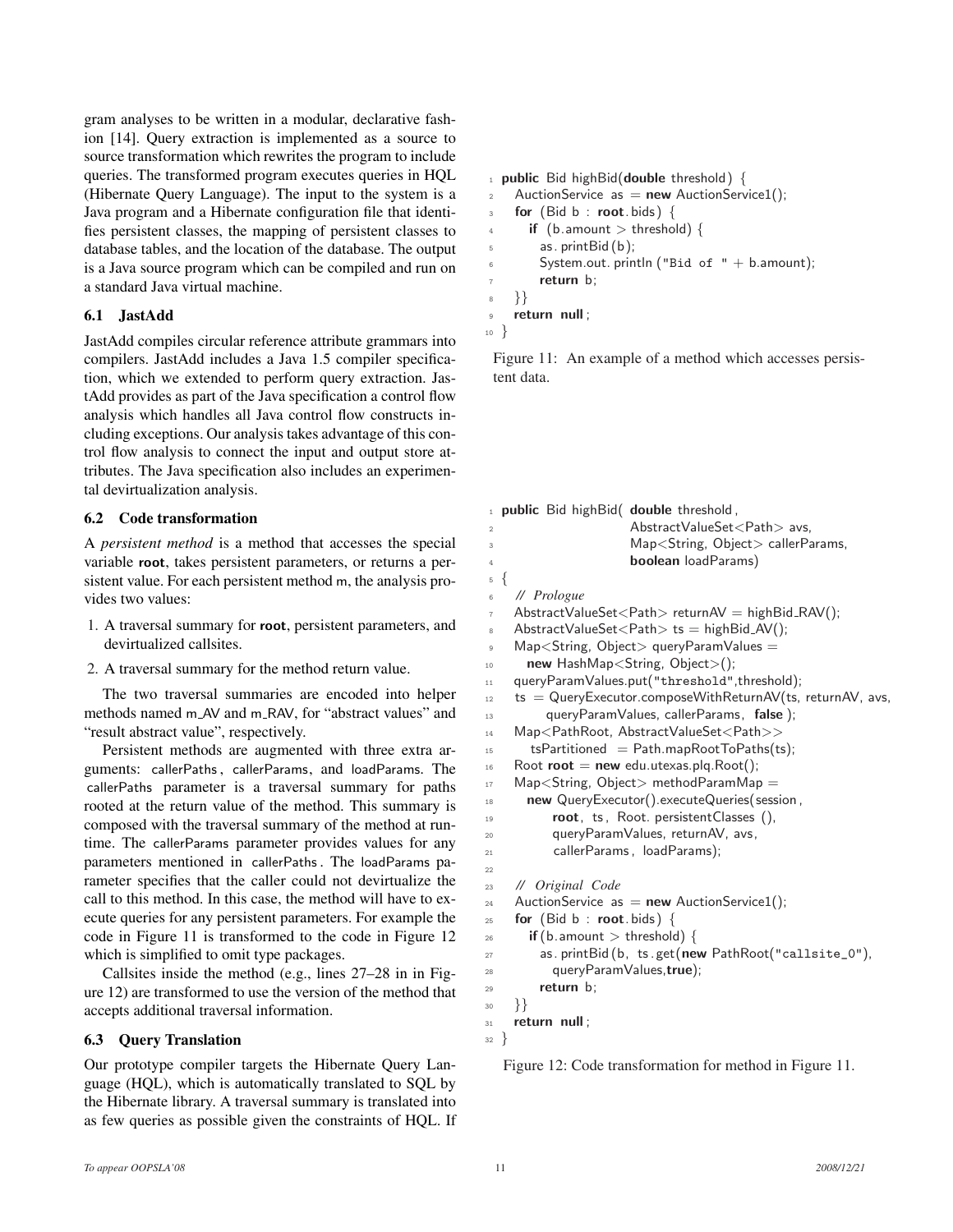a query condition contains a traversal from an object which may be null, then the transformed program may eliminate a NullPointerException that would have occurred in the original program. This can be fixed by adding null checks to the HQL condition or more productively warning the user of this potential bug. Supporting recursive queries is challenging, because HQL/SQL do not support transitive closure.

The implementation supports recursion by unfolding recursive paths a finite number of times. A query is generated for the unfolded traversal summary. If the program traverses beyond the objects already loaded, additional queries are executed using the same unfolded traversal summary. The number of unfoldings is a parameter nUnfold to query extraction allowing the user to tune how recursive queries are generated. Concretely, if a program recursively traverses data organized as a binary tree of depth n and nUnfold  $=m$ , then the first query will retrieve the top  $m$  levels of the tree. When the program reaches one of  $2^m$  nodes at depth m, another query is executed which retrieves  $m$  levels of the subtree rooted at that node. This continues until the program finishes its traversal. In the current implementation, recursive paths are only allowed if they are generated by method recursion, because the implementation only performs queries at method boundaries. Further engineering is required to allow the full generality of recursive paths supported by the analysis.

# 7. Evaluation

We evaluated query extraction's potential by examining benchmarks that contain transparent code and hand-optimized queries. The results demonstrate that query extraction is a viable concept. The analysis extracts the same number of queries that appear in the hand-optimized version of *persistent programs*—programs that perform only transparent persistence and that contain no explicit queries. The program generated by query extraction sometimes loads more objects from the database than an equivalent hand-optimized program, because query extraction must statically overapproximate a program's data requirements. However the results demonstrate that the analysis is not overly conservative: The extracted program loads fewer objects than the transparent program in many cases, and the same number of objects as the equivalent hand-optimized program in some cases.

These two metrics—number of queries executed and number of objects loaded—are the most important indicators of query extraction's scalability, because they characterize a program's behavior with respect to persistence. Our prototype performs well for these metrics. Other metrics such as total execution time and analysis time—indicate the quality of our prototype implementation. We present our implementation's performance for these metrics and conclude that our prototype performs well except in a few cases.

Experimental Configuration Our experimental configuration consists of a server that hosts the database and a client machine on which the benchmarks run. The machines are located on the same local network, and ping reports an average roundtrip time of about 250 microseconds. The server has a 2.4 GHz Intel Pentium 4 processor with an 8KB L1 cache, 512KB L2 cache, and 1GB RAM. The server's operating system is based on the 32bit Linux 2.6.22 kernel, and the database is PostgreSQL version 8.2.6. The client has dual 3.0 GHz Pentium-D processors with a 16KB L1 cache, 1MB L2 cache, and 2GB RAM. The client's operating system is based on the 32bit Linux 2.6.22 kernel. All the benchmarks ran on Sun's HotSpot JVM version 1.5.0, with a maximum heap size of 256MB and the ParallelOld garbage collector.

Measuring Execution Time Execution time is nondeterministic, due to the random behaviors of the operating system and the JVM. To account for non-determinism, we gather a group of sample values and report the sample size, mean, and confidence interval for a 95% confidence level. We follow a multiple-iteration, multiple-JVM-invocation methodology [11, 12] to gather samples. We run several iterations of each benchmark within a single JVM invocation until the execution time reaches a steady state. Then we disable the JVM compiler, execute another iteration to clear the compilation queue, and compute the mean execution time of ten iterations. This value constitutes a sample execution time for a single benchmark invocation. We gather a group of samples by running multiple invocations.

Benchmarks No standard suite of benchmarks exists for comparing transparent programs with equivalent, handoptimized programs that contain explicit queries. We examined existing database benchmarks and located two that serve our purposes. The TORPEDO [22] benchmark measures the number of queries executed by object-relational mappers for Java. The OO7 benchmark [5] measures the performance of object-oriented database management systems. We had to modify both benchmarks, so that we could use them to evaluate our analysis.

## 7.1 TORPEDO

The TORPEDO [22] benchmark consists of a simple data model for an online auction service and 17 use cases which perform various operations on sample data. Six of these use cases perform read-only operations; the other 11 use cases modify the data. The application is separated into three layers: a data and persistence layer responsible for loading data from the database, a business logic layer responsible for implementing use cases, and a view layer responsible for presenting results. The benchmark code is close to 900 lines, and the benchmark database contains 40 objects.

We evaluated query extraction for TORPEDO by creating three versions of the benchmark. The *hand-optimized* version employs explicit queries to perform each use case.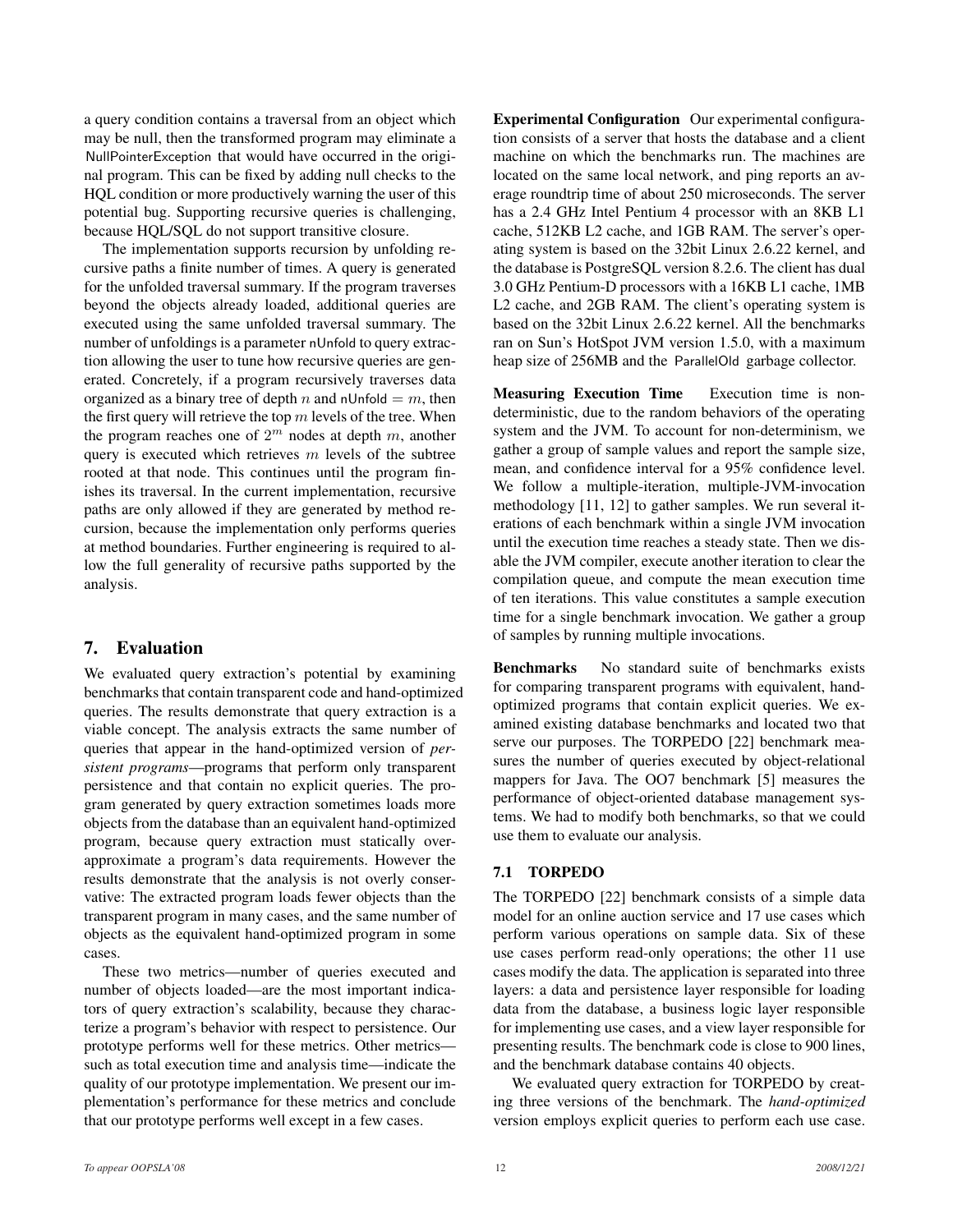|                                                                                                       | Method Declarations |     |     | Callsites |     |    |  |  |
|-------------------------------------------------------------------------------------------------------|---------------------|-----|-----|-----------|-----|----|--|--|
| Benchmark   Total   Persistent?   Preload?   Recursive?   Total   Persistent?   Preload?   Recursive? |                     |     |     |           |     |    |  |  |
| <b>TORPEDO</b>                                                                                        |                     |     | 54  |           | 274 |    |  |  |
| OΟ.                                                                                                   | 187                 | 123 | 113 |           | 239 | 70 |  |  |

Table 1: Number of (possibly recursive) methods/callsites in TORPEDO and OO7 across which query extraction statically extracts a query.



Figure 13: Number of queries executed, number of objects loaded, and execution time for the TORPEDO benchmark. Query extraction locates and executes the same number of queries as the hand-optimized version in all use cases, loads fewer objects than the transparent version in all but one use case, and outperforms the transparent version in many cases.

The *transparent version* uses simple queries to load the toplevel object(s) required for each use case, then uses transparent persistence to load any subsequent objects. The *queryextracted* version is the result of applying our analysis to the transparent version, where each top-level query is replaced with the special variable root. All three versions use Hibernate 3 to access the database. To simplify our testing we merged the view and business layers; the view layer did not contain any persistent traversals or types. We implemented only the six use cases that performed no data updates.

Although TORPEDO contains relatively simple traversals over a small database, the benchmark presents some difficulties for interprocedural analysis. Table 1 lists how many methods and callsites the benchmark contains, how many of those declare persistent parameters or return persistent value, how many of those for which query extraction can preload the method's data, and how many are recursive. TORPEDO has many persistent methods, but the application layers communicate through interfaces making devirtualization impossible in some cases. Every use case involves at least three methods in the different architectural layers and most involve many more. The query extraction analysis for TORPEDO took about 33 seconds.

TORPEDO specifies only that researchers must report the number of queries executed. We report number of queries executed, number of objects loaded, and execution time, because these metrics provide a more accurate picture of the behaviors of transparent, hand-optimized, and queryextracted programs.

Queries Executed Figure 13 shows that query extraction locates and executes the same number of queries as the hand-optimized TORPEDO. Both of these versions execute fewer queries than the transparent TORPEDO. The numbers for each use case include commits. Each use case requires a minimum of two queries because each use case executes a commit. For example, the hand-optimized and queryextracted TORPEDO versions execute two queries for the "Find All Auctions" use case: one query to load all the auctions and related objects plus one commit. By contrast, the transparent TORPEDO requires eight queries to perform the same task: one to load all the auctions, three to load the items for each auction, three to load the collections of bids for each auction, and the commit.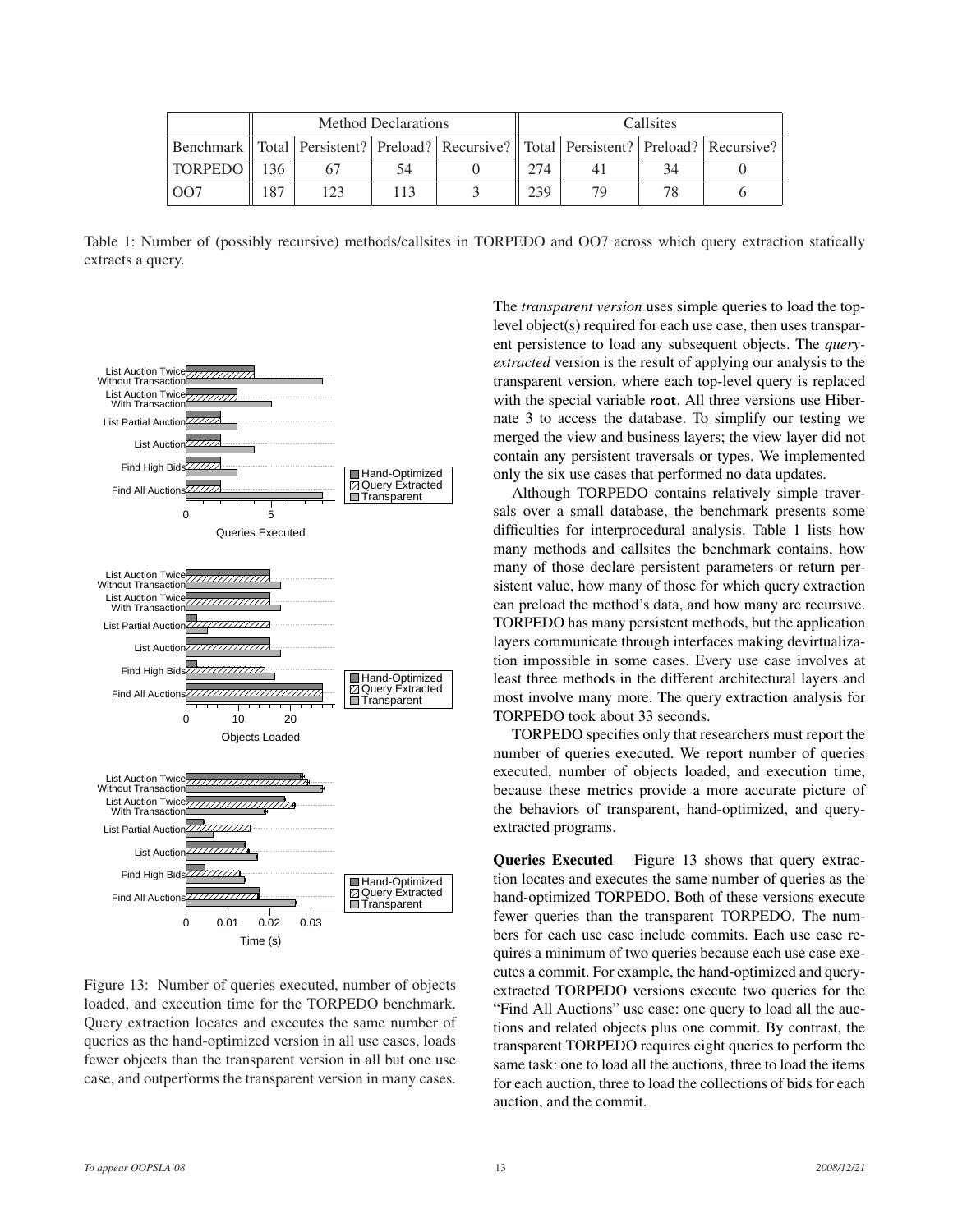Objects Loaded In four of the six benchmarks, the queryextracted version loads the same number of objects as the hand-optimized version, and both versions load at most as many objects as the transparent version. "Find High Bids" is naturally an aggregation task, because it searches for the maximum amount bid for a specified auction. The handoptimized TORPEDO contains an aggregation query and loads the minimum number of objects. The query-extracted TORPEDO loads all the auctions' bids and computes the maximum in the client; however it still loads fewer objects than the transparent version, because the transparent version must first search for the specified auction.

The query-extracted TORPEDO loads many objects for "List Partial Auction", because the code for this use case invokes the same method as "List Auction", but passes a boolean flag that indicates the method should list only a portion of an auction. The analysis is context insensitive and cannot distinguish between the two cases, so it conservatively loads all the objects that may be required by the method.

Execution Time The TORPEDO database does not contain much data, so the use cases execute quickly, and there is little difference in execution time among the three versions. The results show that our research-quality implementation is comparable to a hand-optimized program and outperforms the transparent version in all but two cases. The query-extracted version of "List Partial Auction" executes more complex queries (i.e., with more joins) than its transparent counterpart, so it takes about twice as much time to execute. The transparent version of "List Auction Twice With Transaction" takes less time than the other two versions because it takes advantage of caching. We found the overhead of run-time query composition to be negligible (around .004% of total execution time). We believe that more engineering effort would yield even better results.

## 7.2 OO7

The OO7 [5] benchmark is based on a CAD/CAM application that defines a composite structure by a highly recursive and interrelated graph of components and parts. The OO7 benchmark is not representative of the most common operations in typical transactional/enterprise applications, because OO7 focuses on extensive traversals of hierarchical structures. However, the benchmark is widely used in the research community and presents some interesting challenges for query extraction.

The OO7 specification defines three kinds of use cases: *queries*, *traversals*, and *structural modifications*. The queries perform read-only operations on the data. There are seven query use cases labeled Query 1 through Query 8 (Query 7 does not exist). The traversals scan the object graph and collect information. There are six traversal use cases, labeled Traversal 1 through Traversal 9 (Traversal 4, Traversal 5, and Traversal 7 do not exist). Traversal 2 and Traversal 3

perform database updates; the remaining traversals perform read-only tasks. Traversal 1, Traversal 2, Traversal 3, and Traversal 6 rely on recursion to scan the assembly hierarchy and part graphs. There are two structural modification use cases. One use cases inserts values into the database, and the other deletes values from the database. The specification describes three database sizes: small, medium, and large. Our evaluation is for the small database size, which contains about 41,000 objects. Our version of the OO7 code contains close to 1,300 lines of code.

Our evaluation is based on a version of OO7 that uses Hibernate 3, which we had implemented for a previous research effort. Our OO7 version implements the 11 read-only use cases in the specification and omits the four use cases that perform updates. The query use cases contain handoptimized, explicit queries. We created equivalent, transparent versions of these use cases. We then applied query extraction to the transparent use cases to generate versions that contain explicit queries. We compare the performance of all three versions. The traversal use cases are based on transparent persistence. We applied query extraction to these use cases. Neither the OO7 specification nor reference implementations provide a version of the traversals that contain hand-optimized queries, so our evaluation for these use cases compares query-extracted performance to transparent persistence performance.

Table 1 lists the persistent characteristics of the methods in OO7. The query extraction analysis for OO7 took about 100 seconds.

OO7 does not specify which metrics to report, so we report number of queries executed, number of objects loaded, and execution time. Because OO7 contains recursive traversals of an object graph, the performance of the queryextracted version for some use cases depends on how deep the analysis unfolds recursive traversals. Query extraction is parameterized by this depth, as described in Section 6.3. We first performed query extraction with an unfolding depth of one. Figures 14a contains the results for the query use cases, and Figure 14b contain the results for the traversal use cases. All execution time values are for a confidence level of 95% and a sample size of ten benchmark iterations.

Performance for Query Use Cases The evaluation for these uses cases compares the performance of hand-optimized, transparent, and query-extracted versions. The query-extracted version executes the same number of queries as the handoptimized version for every use case except Query 8, which performs an ad-hoc join of two collections. Query extraction does not optimize these kinds of traversals. The handoptimized version loads all the required objects with a single query. The query-extracted version performs one query for each collection, and loads too many objects because the use case's condition violates the *master-detail* restriction discussed in Section 4.3. The transparent version executes at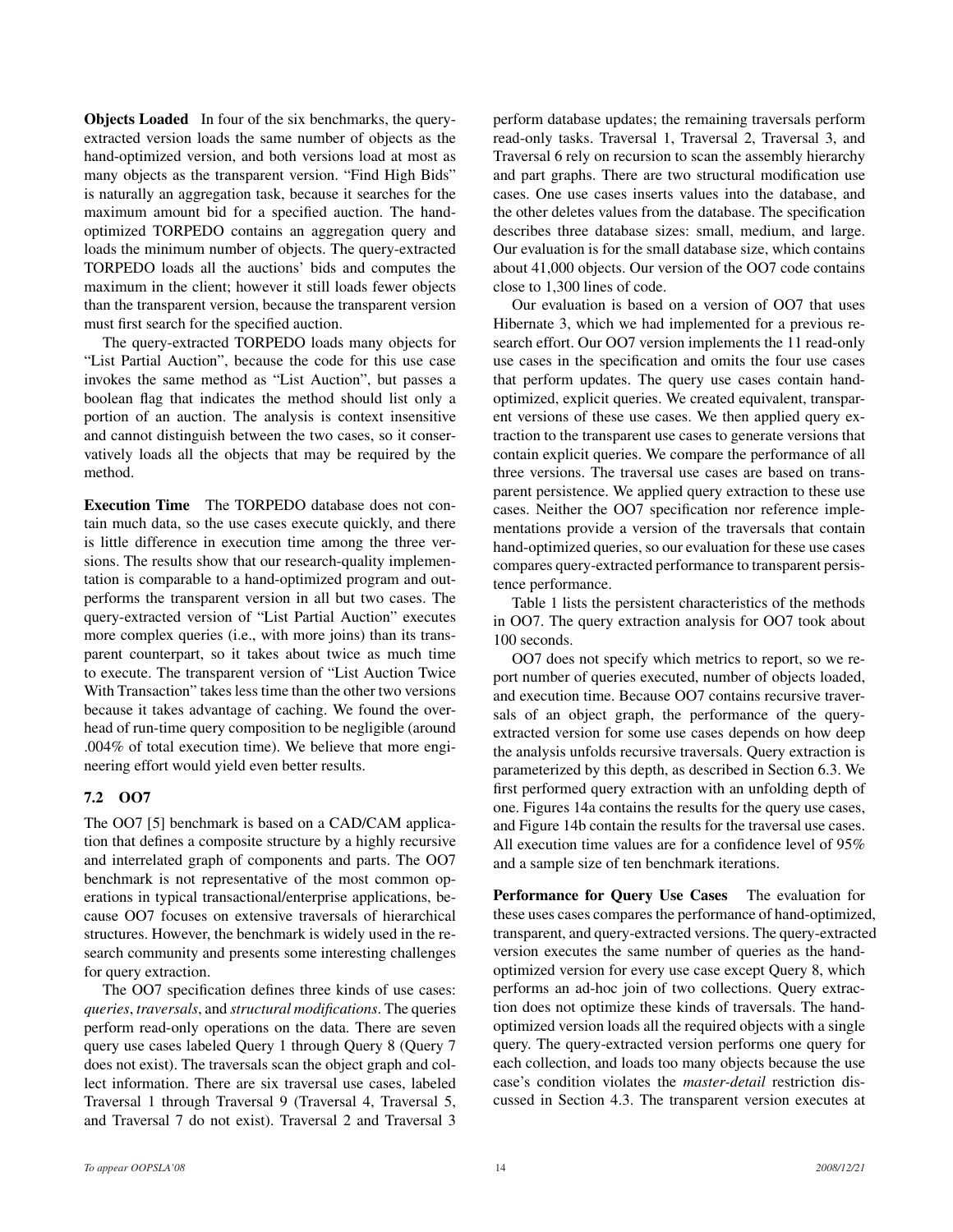

(a) Performance for query use cases. In general, query extraction performs comparably to hand-optimized code and favorably to transparent persistence. Query extraction does not perform well for Query 8, because that use case contains a query condition that query extraction does not optimize.

(b) Performance for traversal use cases. Query extraction performs better than transparent persistence for Traversal 6 and worse than transparent persistence for Traversal 1. This difference occurs because Traversal 1 traverses a highly connected graph, and an HQL query cannot efficiently retrieve such a structure.

Figure 14: Queries executed, objects loaded, and execution time per OO7 query (a) and traversal (b) use case.

least as many queries as the query-extracted version for all use cases.

The query-extracted versions of Query 4 and Query 5 execute the same number of queries as the corresponding hand-optimized version, but load more objects. These extra objects are due to the fact that the transparent program from which the query-extracted version is generated traverses a relationship to evaluate a condition, so query extraction must load the traversed object to maintain the program's semantics. The hand-optimized query references the same relationship in the query's where clause, but does not need to load the objects referenced in the condition. The transparent version loads more objects than the other two versions for Query 4 and Query 5.

For all use cases except Query 8, the query-extracted version takes time comparable to the other two versions. The query-extracted version of Query 8 takes three orders of magnitude longer to execute than the hand-optimized version, because query extraction does not optimize this query.

Performance for Traversal Use Cases The evaluation for these uses cases compares query-extracted performance against transparent persistence performance. Traversal 8 and Traversal 9 yield uninteresting comparisons for queries executed and objects loaded, because these use cases traverse a single object. Query extraction executes fewer queries than transparent persistence for Traversal 1 and Traversal 6. The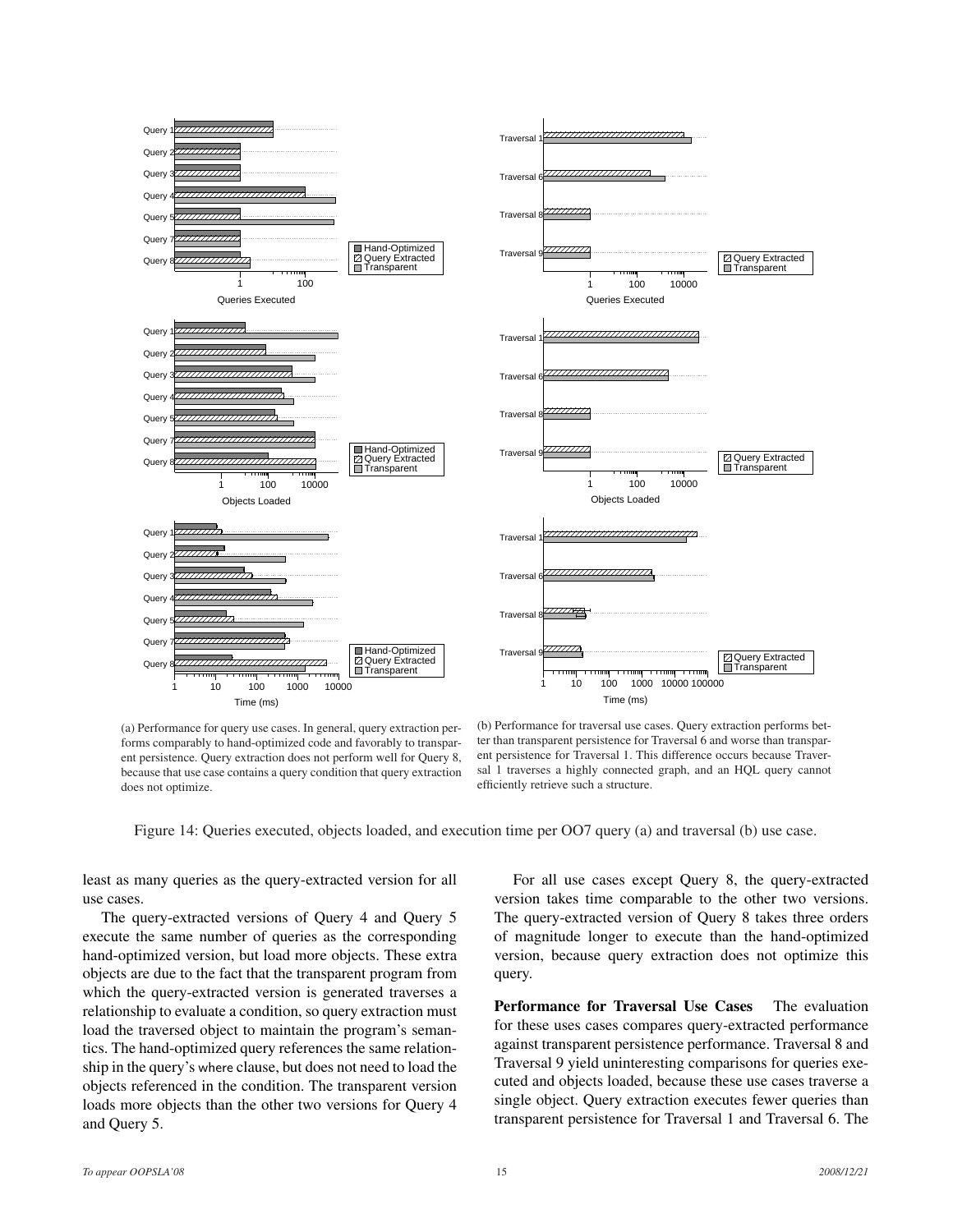

(a) Query extraction takes more time but executes fewer queries than transparent persistence for Traversal 1. The inverse relation between execution time and number of queries executed is due to the redundant data that a relational query must load to express traversal of a highly connected graph.



(b) Query extraction usually takes less time and executes fewer queries than transparent persistence for Traversal 6. This use case traverses a tree of height six.

Figure 15: Query extraction performance depends upon the structure of traversed data and upon unfolding depth.

transparent versions of these use cases load objects lazily, as they are traversed. The query-extracted version prefetches these objects and so uses fewer queries. The query-extracted versions of these two use cases always load the same number of objects as the transparent version, because the use cases traverse *all* the objects in the database along a certain path.

The execution time for both versions is comparable for Traversal 8 and Traversal 9. The transparent version performs better for Traversal 1; but the query-extracted version performs better for Traversal 6. Figure 15 illustrates this difference in more detail by varying the unfolding depth for these two use cases. Figure 15a shows how the number of queries and the execution time vary with unfolding depth for Traversal 1. This use case traverses the entire object graph stored in the database—a behavior that cannot be easily expressed with a relational query language like HQL. Although the query-extracted version executes fewer queries than the

transparent version, the query-extracted version takes much more time to execute. This overhead is due to the large amount of redundant data in each row that is required to represent an object graph in a relational table. As the number of queries decreases, the amount of redundant data increases, so there is an inverse relation between the number of queries and the execution time.

The results for Traversal 6 highlights query extraction's advantages. This use case traverses a sub-tree of the object graph. Figure 15b shows how the number of queries and the execution time vary with unfolding depth for this use case. Note that the number of queries is a good indication of execution time for this use case. The query-extracted version always executes fewer queries than the transparent version, and takes less time than the transparent version except when the unfolding depth is five. This spike occurs because the data happens to have a complete tree structure of height six. Thus our implementation of recursion described in Section 6.3 is suboptimal for unfolding depths which are not a factor of six. In general, the optimal unfolding depth depends on the data characteristics.

#### 8. Related Work

Interest in the problem of integrating programming languages and databases has enjoyed a recent resurgence. Most researchers have focused on providing queries as first-class members of a programming language. Kleisli [31], Haskell/DB [19] and Links [9] are functional programming environments that provide comprehension syntax as a means to specify database queries. LINQ extends C#'s syntax and type system to include similar features [4]. Safe queries provide typed, first-class queries for Java [8]. The Java Query Language (JQL) extends Java to support optimizable queries of in-memory objects [30].

These solutions all provide a language-based, safe alternative to embedded query strings. They differ from our solution in that they require programmers to learn a new syntax or API, and that the programmer must write explicit queries. Although these queries benefit from type-safety and automatic conversion to a database query language, programmers still bear the burden of declaring their needs for persistent data. This declaration introduces a subtle dependency in the program between the structure of the data declared in the query and the structure of data traversed by the program. Furthermore, explicit queries reduce the modularity of programs by concentrating queries in one program location, reducing opportunities to exploit redundant data traversals.

Our approach infers a programmer's persistent data use by analyzing programs in an existing language. However, static analysis cannot in general detect common query idioms like aggregation and existence. New languages, type systems, and constructs also are better solutions for other artifacts of impedance mismatch like null values. It is an open problem to find the "sweet spot" between these two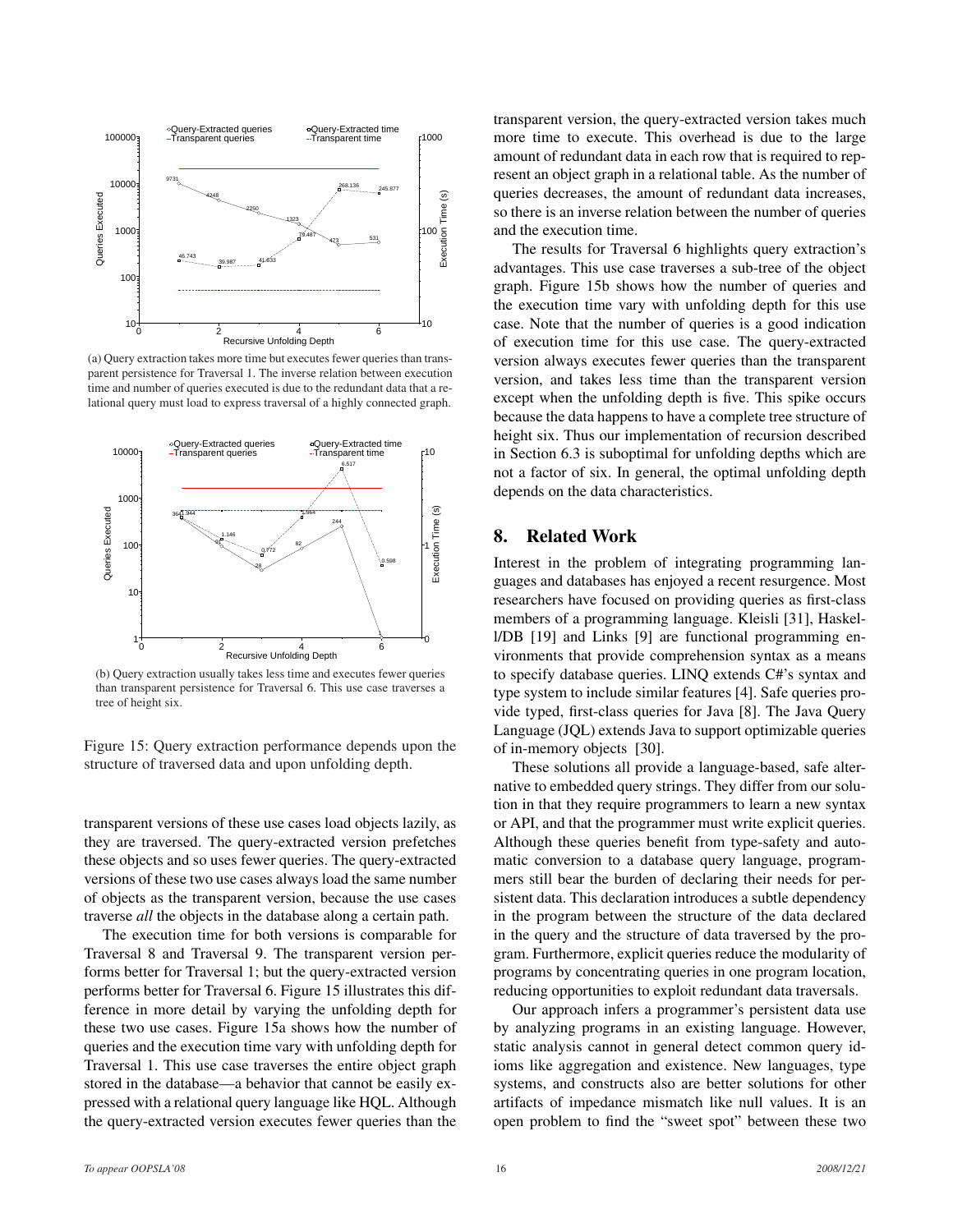approaches, but we believe their combination provides the most promise for integrating programming-languages and databases.

Neubauer and Thiemann partition a sequential program executed at one location into semantically equivalent, independent, distributed processes [26]. Their approach provides software engineering benefits similar to ours, except for multi-tier applications.

The DBPL language [28] and it successor Tycoon [23] explored optimization of search and bulk operations within the framework of orthogonal persistence. Tycoon proposed integrating compiler optimization and database query optimization [10]. Queries that cross modular boundaries were optimized at runtime by dynamic compilation [27]. The languages included explicit syntax for writing queries or bulk operations on either persistent or non-persistent data.

Several researchers have extended object persistence architectures to leverage *traversal context*—access patterns, including paths—to dynamically predict database loads and prefetch the predicted values [3, 13, 16]. Because our work generates queries which could be used in object persistence architectures, the two techniques could be combined to achieve further performance benefits.

## 9. Conclusion

This paper presented an automatic technique for extracting queries from object-oriented programs that use transparent persistence. The work builds on our previous formal study for query extraction in a kernel language without procedures. The key problem for interprocedural analysis is propagating query information across procedure boundaries: persistent data needed for procedure parameters is preloaded by the caller; and conversely, the procedure preloads all the data needed by the call site from its return value. Procedure parameters are handled by devirtualization and query separation, while procedure results are handled by a novel combination of static analysis and dynamic query composition. While parameters are only preloaded if devirtualization succeeds, the dynamic composition always allows a callee to preload data for its caller. We presented a prototype Java compiler with query extraction including support for recursion query parameters, persistent parameters and return values. We evaluated the technique using the TORPEDO and OO7 benchmarks. This work demonstrates the feasibility of query extraction in a practical setting.

#### Acknowledgments

We gratefully acknowledge the anonymous OOPSLA 2007 and 2008 reviewers, PLDI 2008 reviewers, Ben Delaware, and Milind Kulkarni for their comments on the paper. We thank Kathryn McKinley, Mike Bond, and Jungwoo Ha for their advice on methodology.

## References

- [1] M. Atkinson and R. Morrison. Special issue on persistent object systems. *VLDB Journal*, 4(3), 1995.
- [2] M. P. Atkinson and R. Morrison. Orthogonally persistent object systems. *VLDB Journal*, 4(3):319–401, 1995.
- [3] P. A. Bernstein, S. Pal, and D. Shutt. Context-based prefetch for implementing objects on relations. In *The VLDB Journal*, pages 327–338, 1999.
- [4] G. M. Bierman, E. Meijer, and W. Schulte. The essence of data access in cω. In *Proc. of the European Conference on Object-Oriented Programming (ECOOP)*, pages 287–311, 2005.
- [5] M. J. Carey, D. J. DeWitt, C. Kant, and J. F. Naughton. A status report on the OO7 OODBMS benchmarking effort. In *Proc. of ACM Conf. on Object-Oriented Programming, Systems, Languages and Applications (OOPSLA)*, pages 414–426. ACM Press, 1994.
- [6] D. Cengija. Hibernate your data. *onJava.com*, 2004.
- [7] S. Chaudhuri. An overview of query optimization in relational systems. In *Proc. of Symp. on Principles of Database System (PODS)*, pages 34–43, 1998.
- [8] W. R. Cook and S. Rai. Safe query objects: statically typed objects as remotely executable queries. In *ICSE '05: Proceedings of the 27th international conference on Software engineering*, pages 97–106, New York, NY, USA, 2005. ACM Press.
- [9] E. Cooper, S. Lindley, P. Wadler, and J. Yallop. Links: Web programming without tiers. (unpublished manuscript), 2007.
- [10] A. Gawecki and F. Matthes. Integrating query and program optimization using persistent CPS representations. In M. P. Atkinson and R. Welland, editors, *Fully Integrated Data Environments*, ESPRIT Basic Research Series, pages 496– 501. Springer Verlag, 2000.
- [11] A. Georges, D. Buytaert, and L. Eeckhout. Statistically rigorous java performance evaluation. In *OOPSLA '07: Proceedings of the 22nd annual ACM SIGPLAN conference on Object oriented programming systems and applications*, pages 57–76, New York, NY, USA, 2007. ACM.
- [12] J. Ha, M. Gustafsson, S. M. Blackburn, and K. S. McKinley. Microarchitectural characterization of production jvms and java workloads. Mar 2008.
- [13] W.-S. Han, Y.-S. Moon, and K.-Y. Whang. PrefetchGuide: capturing navigational access patterns for prefetching in client/server object-oriented/object-relational dbmss. *Information Sciences*, 152(1):47–61, 2003.
- [14] G. Hedin and T. Ekman. The JastAdd system modular extensible compiler construction. *Science of Computer Programming*, 69:14–26, 2007.
- [15] Hibernate reference documentation. http://www.hibernate. org/hib\_docs/v3/reference/en/html, May 2005.
- [16] A. Ibrahim and W. Cook. Automatic prefetching by traversal profiling in object persistence architectures. In *Proc. of the European Conference on Object-Oriented Programming*